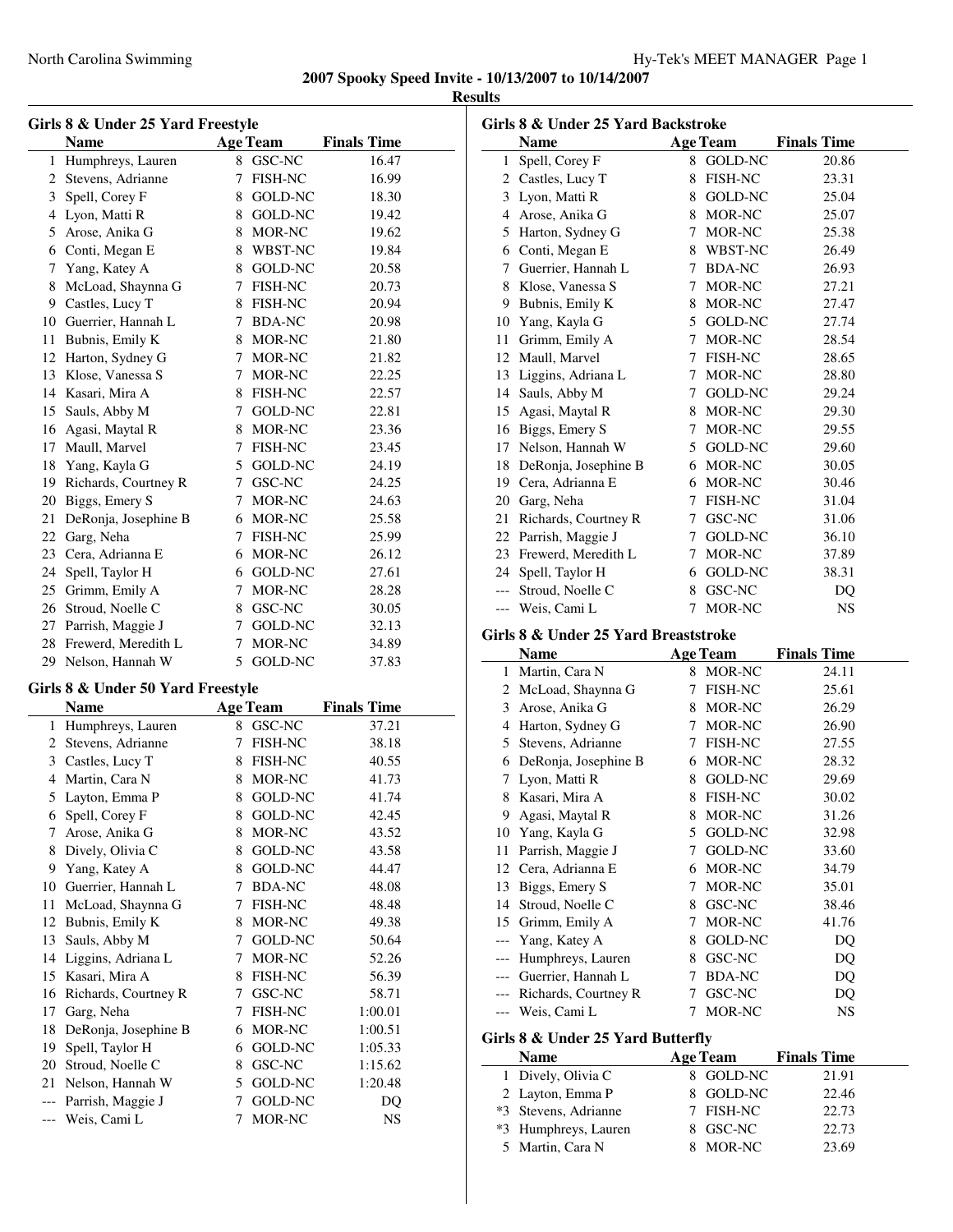**Results**

 $\overline{\phantom{a}}$ 

| (Girls 8 & Under 25 Yard Butterfly) |                                          |    |                 |                      |  |
|-------------------------------------|------------------------------------------|----|-----------------|----------------------|--|
|                                     | Name                                     |    | <b>Age Team</b> | <b>Finals Time</b>   |  |
|                                     | 6 Conti, Megan E                         |    | 8 WBST-NC       | 25.73                |  |
|                                     | 7 Bubnis, Emily K                        |    | 8 MOR-NC        | 25.91                |  |
|                                     | 8 Harton, Sydney G                       |    | 7 MOR-NC        | 27.98                |  |
|                                     | 9 Yang, Kayla G                          |    | 5 GOLD-NC       | 32.08                |  |
|                                     | 10 Liggins, Adriana L                    |    | 7 MOR-NC        | 33.77                |  |
|                                     | 11 Spell, Taylor H                       |    | 6 GOLD-NC       | 33.84                |  |
|                                     | 12 Biggs, Emery S                        |    | 7 MOR-NC        | 34.49                |  |
|                                     | 13 McLoad, Shaynna G                     |    | 7 FISH-NC       | 34.74                |  |
|                                     | 14 Kasari, Mira A                        |    | 8 FISH-NC       | 37.63                |  |
|                                     | 15 Cera, Adrianna E                      |    | 6 MOR-NC        | 43.68                |  |
|                                     |                                          |    |                 |                      |  |
|                                     | Girls 8 & Under 100 Yard IM              |    |                 |                      |  |
|                                     | <b>Name</b>                              |    |                 | Age Team Finals Time |  |
| 1                                   | Spell, Corey F                           |    | 8 GOLD-NC       | 1:38.05              |  |
|                                     | 44.66<br>1:38.05                         |    |                 |                      |  |
| 2                                   | Martin, Cara N                           |    | 8 MOR-NC        | 1:41.70              |  |
|                                     | 49.10<br>1:41.70                         |    |                 |                      |  |
| 3                                   | Yang, Katey A                            |    | 8 GOLD-NC       | 1:50.21              |  |
|                                     | 51.71<br>1:50.21                         |    |                 |                      |  |
|                                     | 4 Agasi, Maytal R                        |    | 8 MOR-NC        | 2:01.73              |  |
|                                     | 52.96<br>2:01.73                         |    |                 |                      |  |
|                                     | 5 Conti, Megan E                         |    | 8 WBST-NC       | 2:02.34              |  |
| ---                                 | Liggins, Adriana L                       |    | 7 MOR-NC        | DQ                   |  |
|                                     | 57.22<br>DQ                              |    |                 |                      |  |
|                                     | --- Weis, Cami L                         | 7  | MOR-NC          | NS                   |  |
|                                     | Girls 8 & Under 100 Yard Freestyle Relay |    |                 |                      |  |
|                                     | <b>Team</b>                              |    | <b>Relay</b>    | <b>Finals Time</b>   |  |
| 1                                   | <b>FISH-NC</b>                           |    | А               | 1:21.82              |  |
|                                     | 48.45<br>1:21.82                         |    |                 |                      |  |
| 2                                   | MOR-NC                                   |    | А               | 1:24.14              |  |
|                                     | 1:24.14<br>42.01                         |    |                 |                      |  |
| 3                                   | <b>GOLD-NC</b>                           |    | А               | 1:31.72              |  |
|                                     | 55.32<br>1:31.72                         |    |                 |                      |  |
| 4                                   | MOR-NC                                   |    | B               | 1:42.92              |  |
|                                     | 49.75<br>1:42.92                         |    |                 |                      |  |
| 5                                   | <b>MOR-NC</b>                            |    | C               | 1:51.18              |  |
|                                     | 1:04.24<br>1:51.18                       |    |                 |                      |  |
|                                     | 6 GOLD-NC                                |    | В               | 1:58.37              |  |
|                                     | 44.21<br>1:58.37                         |    |                 |                      |  |
|                                     | Girls 10 & Under 50 Yard Freestyle       |    |                 |                      |  |
|                                     |                                          |    |                 |                      |  |
|                                     | Name                                     |    | <b>Age Team</b> | <b>Finals Time</b>   |  |
| 1                                   | Barnhill, Emmie A                        |    | 10 GSC-NC       | 31.03                |  |
|                                     | 2 Kiwaha, KK A                           | 10 | <b>FISH-NC</b>  | 32.54                |  |
|                                     | 3 Carter, Michaela B                     |    | 10 MOR-NC       | 34.41                |  |
|                                     | 4 Arnold, Amy E                          |    | 10 GSC-NC       | 34.88                |  |
|                                     | 5 Shepherd, Sarah Helen H                |    | 9 GSC-NC        | 35.26                |  |
|                                     | 6 Pou, Cary V                            |    | 9 GSC-NC        | 35.60                |  |
| 7                                   | Jackson, Sarah K                         |    | 9 GSC-NC        | 36.44                |  |
|                                     | 8 Rinderer, Anna-Elizabeth               |    | 10 MOR-NC       | 36.54                |  |
| 9                                   | Bermudez, Jordan R                       |    | 10 BDA-NC       | 37.90                |  |
| 10                                  | Rocque, Jacqi M                          |    | 8 MOR-NC        | 38.63                |  |
| 11                                  | Biggs, Everett E                         |    | 9 MOR-NC        | 38.79                |  |
| 12                                  | Andrews, Caitlyn D                       |    | 10 GSC-NC       | 39.09                |  |
| 13                                  | Shepherd, Hannah Gail G                  | 9. | GSC-NC          | 39.74                |  |
| 14                                  | Watson, Kayli C                          | 10 | MOR-NC          | 39.89                |  |

14 Watson, Kayli C 10 MOR-NC 39.89 15 Neptune, Chesley C 9 MOR-NC 40.68

| 16    | Hutto, Marissa N     | 10 | GSC-NC         | 41.10     |
|-------|----------------------|----|----------------|-----------|
| 17    | Greene, Zoe E        | 10 | GSC-NC         | 41.19     |
| 18    | Layton, Emma P       | 8  | <b>GOLD-NC</b> | 41.69     |
| 19    | Peuster, Donesha A   | 9  | <b>FISH-NC</b> | 42.04     |
| 20    | Barbre, Morgan E     | 10 | GSC-NC         | 42.07     |
| 21    | Delfino, Angela R    | 9  | MOR-NC         | 42.22     |
| 22    | Godley, Lanie E      | 10 | GSC-NC         | 42.46     |
| 23    | McDaniel, Wrenn W    | 9  | MOR-NC         | 42.91     |
| 24    | Harton, Sierra R     | 10 | MOR-NC         | 43.63     |
| 25    | Edwards, Maren S     | 9  | GSC-NC         | 44.79     |
| 26    | Cashwell, Kylie D    | 10 | <b>GOLD-NC</b> | 44.82     |
| 27    | Craven, Natalie R    | 9  | WBST-NC        | 45.17     |
| $*28$ | Abatangelo, Sophia I | 9  | MOR-NC         | 46.70     |
| $*28$ | Cera, Sabrina K      | 9  | MOR-NC         | 46.70     |
| 30    | Popowitch, Sofia E   | 9  | WBST-NC        | 47.63     |
| 31    | Matrejek, Danielle V | 9  | WBST-NC        | 48.05     |
| 32    | Mitchell, Alexis B   | 10 | <b>GOLD-NC</b> | 48.84     |
|       | 33 Lyon, Kaylee J    | 9  | GOLD-NC        | 51.74     |
| $---$ | Ewing, Kaela N       | 9  | MOR-NC         | NS        |
|       | --- Weis, Emma E     | 9  | MOR-NC         | NS        |
|       | --- Cassidy, Hailey  | 10 | <b>FISH-NC</b> | <b>NS</b> |
| $---$ | Conway, Carly H      | 9  | GSC-NC         | NS        |
|       |                      |    |                |           |

#### **Girls 10 & Under 100 Yard Freestyle**

|    | <b>Name</b>                              |   | <b>Age Team</b> | <b>Finals Time</b> |
|----|------------------------------------------|---|-----------------|--------------------|
|    | 1 Barnhill, Emmie A                      |   | 10 GSC-NC       | 1:07.06            |
|    | 31.51<br>1:07.06                         |   |                 |                    |
|    | 2 Kiwaha, KK A                           |   | 10 FISH-NC      | 1:13.14            |
|    | 32.98<br>1:13.14                         |   |                 |                    |
|    | 3 Shepherd, Sarah Helen H                |   | 9 GSC-NC        | 1:16.38            |
|    | 35.29<br>1:16.38                         |   |                 |                    |
|    | 4 Pou, Cary V                            |   | 9 GSC-NC        | 1:17.09            |
|    | 35.91<br>1:17.09                         |   |                 |                    |
|    | 5 Carter, Michaela B                     |   | 10 MOR-NC       | 1:17.80            |
|    | 34.18<br>1:17.80                         |   |                 |                    |
|    | 6 Arnold, Amy E                          |   | 10 GSC-NC       | 1:18.71            |
|    | 35.71<br>1:18.71                         |   |                 |                    |
| 7  | Rocque, Jacqi M                          |   | 8 MOR-NC        | 1:21.91            |
|    | 39.34<br>1:21.91                         |   |                 |                    |
| 8  | Hutto, Marissa N                         |   | 10 GSC-NC       | 1:23.33            |
|    | 39.73<br>1:23.33                         |   |                 |                    |
| 9  | Jackson, Sarah K                         | 9 | GSC-NC          | 1:23.55            |
|    | 39.34<br>1:23.55                         |   |                 |                    |
|    | 10 Bermudez, Jordan R                    |   | 10 BDA-NC       | 1:24.09            |
|    | 40.10<br>1:24.09                         |   |                 |                    |
|    | 11 Andrews, Caitlyn D                    |   | 10 GSC-NC       | 1:24.50            |
|    | 1:24.50<br>39.38                         |   |                 |                    |
|    | 12 Watson, Kayli C                       |   | 10 MOR-NC       | 1:26.21            |
|    | 39.73<br>1:26.21                         |   |                 |                    |
|    | 13 Neptune, Chesley C                    |   | 9 MOR-NC        | 1:28.32            |
|    | 41.43<br>1:28.32                         |   |                 |                    |
| 14 | Shepherd, Hannah Gail G                  |   | 9 GSC-NC        | 1:29.45            |
|    | 40.95<br>1:29.45                         |   |                 |                    |
|    | 15 Delfino, Angela R<br>42.18<br>1:29.70 |   | 9 MOR-NC        | 1:29.70            |
|    | 16 Overton, Charlotte T                  |   | 10 GSC-NC       | 1:29.71            |
|    | 42.47<br>1:29.71                         |   |                 |                    |
|    | 17 Godley, Lanie E                       |   | 10 GSC-NC       | 1:29.83            |
|    | 39.49<br>1:29.83                         |   |                 |                    |
|    |                                          |   |                 |                    |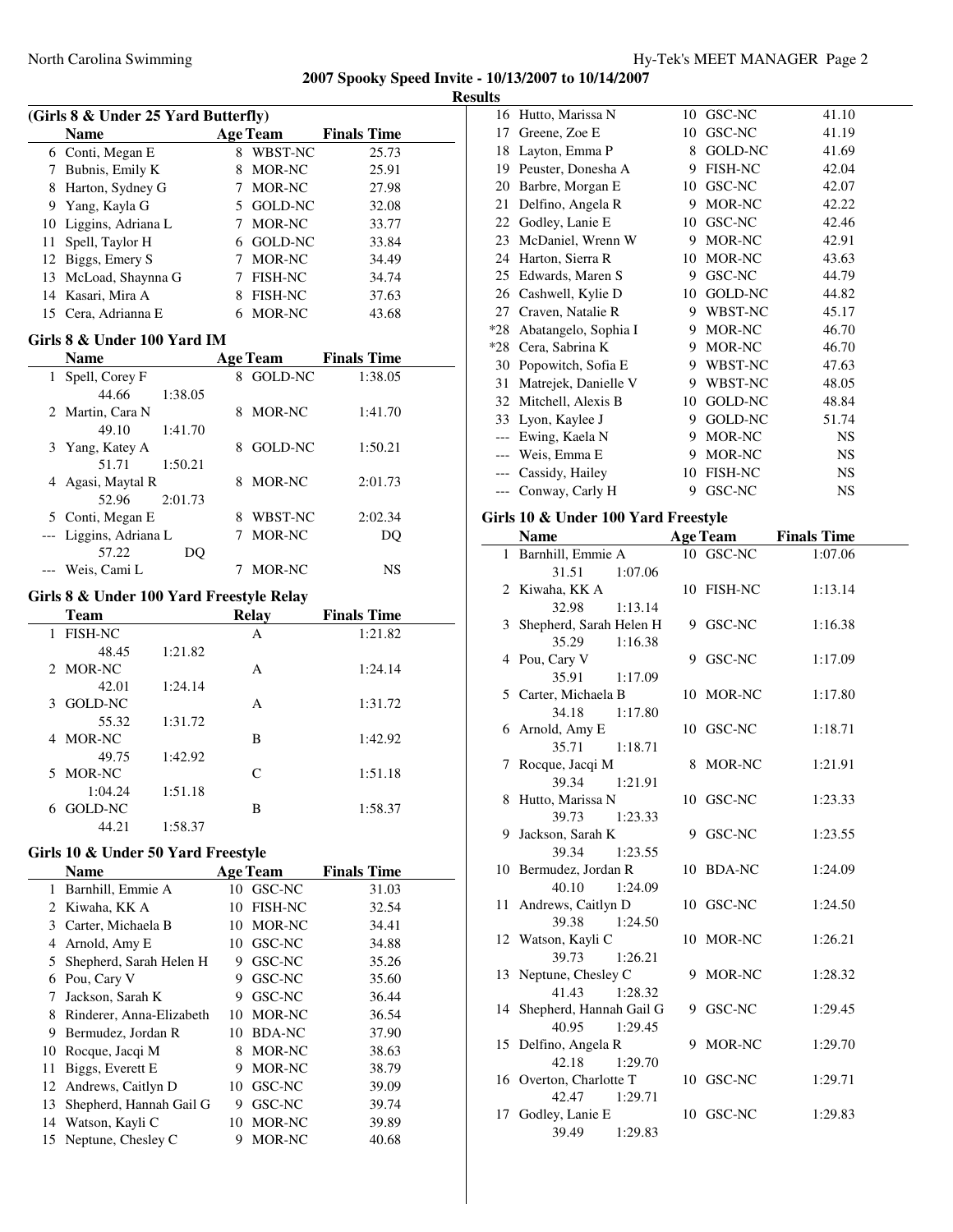| (Girls 10 & Under 100 Yard Freestyle)<br><b>Name</b> |    | <b>Age Team</b> | <b>Finals Time</b> |
|------------------------------------------------------|----|-----------------|--------------------|
| 18 Biggs, Everett E                                  |    | 9 MOR-NC        | 1:30.85            |
| 42.20<br>1:30.85                                     |    |                 |                    |
| 19 Craven, Natalie R                                 |    | 9 WBST-NC       | 1:31.55            |
| 44.22<br>1:31.55                                     |    |                 |                    |
| 20 Barbre, Morgan E                                  |    | 10 GSC-NC       | 1:31.63            |
| 42.15<br>1:31.63                                     |    |                 |                    |
| 21 McDaniel, Wrenn W                                 |    | 9 MOR-NC        | 1:33.28            |
| 42.91<br>1:33.28                                     |    |                 |                    |
| 22 Cashwell, Kylie D                                 |    | 10 GOLD-NC      | 1:37.03            |
| 45.01<br>1:37.03                                     |    |                 |                    |
| 23 Peuster, Donesha A                                |    | 9 FISH-NC       | 1:38.23            |
| 44.45<br>1:38.23                                     |    |                 |                    |
| 24 Dively, Olivia C                                  | 8  | <b>GOLD-NC</b>  | 1:39.99            |
| 45.80<br>1:39.99                                     |    |                 |                    |
| 25 Cera, Sabrina K                                   | 9  | MOR-NC          | 1:42.10            |
| 49.74<br>1:42.10                                     |    |                 |                    |
| 26 Harton, Sierra R                                  | 10 | MOR-NC          | 1:42.97            |
| 46.47<br>1:42.97                                     |    |                 |                    |
| 27 Edwards, Maren S                                  |    | 9 GSC-NC        | 1:43.35            |
| 45.65<br>1:43.35                                     |    |                 |                    |
| 28 Popowitch, Sofia E                                | 9  | WBST-NC         | 1:43.85            |
| 46.77<br>1:43.85                                     |    |                 |                    |
| 29 Abatangelo, Sophia I                              | 9  | MOR-NC          | 1:45.54            |
| 48.58<br>1:45.54                                     |    |                 |                    |
| 30 Matrejek, Danielle V                              |    | 9 WBST-NC       | 1:46.11            |
| 48.93<br>1:46.11                                     |    |                 |                    |
| 31 Mitchell, Alexis B                                |    | 10 GOLD-NC      | 1:46.58            |
| 49.45<br>1:46.58<br>32 Greene, Zoe E                 |    | 10 GSC-NC       | 1:49.09            |
| 48.90<br>1:49.09                                     |    |                 |                    |
| --- Cassidy, Hailey                                  |    | 10 FISH-NC      | <b>NS</b>          |
| --- Weis, Emma E                                     |    | 9 MOR-NC        | <b>NS</b>          |
| --- Conway, Carly H                                  |    | 9 GSC-NC        | NS                 |
| --- Ewing, Kaela N                                   |    | 9 MOR-NC        | <b>NS</b>          |
|                                                      |    |                 |                    |

#### **Girls 10 & Under 200 Yard Freestyle**

| Name                      | <b>Age Team</b>          |         | <b>Finals Time</b> |
|---------------------------|--------------------------|---------|--------------------|
| 1 Barnhill, Emmie A       | 10 GSC-NC                |         | 2:26.32            |
| 34.89 1:12.93             | $1:51.13$ $2:26.32$      |         |                    |
| 2 Shepherd, Sarah Helen H | 9 GSC-NC                 |         | 2:43.97            |
| 35.17 1:18.08             | 2:02.53 2:43.97          |         |                    |
| 3 Arnold, Amy E           | 10 GSC-NC                |         | 2:49.70            |
| 36.46 1:20.96             | 2:08.23                  | 2:49.70 |                    |
| 4 Pou, Cary V             | 9 GSC-NC                 |         | 2:50.12            |
| 38.82 1:25.00             | 2:10.20                  | 2:50.12 |                    |
| 5 Hutto, Marissa N        | 10 GSC-NC                |         | 2:55.37            |
| 40.79 1:26.09             | $2:11.36$ $2:55.37$      |         |                    |
| 6 Squires, Melody G       | 10 WBST-NC 2:57.16       |         |                    |
| 40.14 1:26.78             | $2:14.41$ $2:57.16$      |         |                    |
| 7 Andrews, Caitlyn D      | 10 GSC-NC                |         | 2:58.00            |
| 39.70 1:28.34             | 2:17.38 2:58.00          |         |                    |
| 8 Delfino, Angela R       | 9 MOR-NC                 |         | 3:03.57            |
| 41.98 1:29.23             | 2:18.75 3:03.57          |         |                    |
| 9 Rocque, Jacqi M         | 8 MOR-NC                 |         | 3:04.25            |
| 42.23 1:30.38             | $2:18.93$ $3:04.25$      |         |                    |
| 10 Neptune, Chesley C     | 9 MOR-NC                 |         | 3:16.93            |
| 45.10 1:36.70             | $2:29.23 \qquad 3:16.93$ |         |                    |

| 11 Barbre, Morgan E        |               | 10 GSC-NC          | 3:17.26   |
|----------------------------|---------------|--------------------|-----------|
|                            | 44.12 1:35.58 | 3:17.26<br>2:30.07 |           |
| 12 Shepherd, Hannah Gail G |               | 9 GSC-NC           | 3:18.09   |
|                            | 42.73 1:34.53 | 2:28.92 3:18.09    |           |
| 13 Humphreys, Lauren       |               | 8 GSC-NC           | 3:20.32   |
|                            | 45.23 1:35.23 | 2:28.95<br>3:20.32 |           |
| 14 Overton, Charlotte T    |               | 10 GSC-NC          | 3:21.84   |
|                            | 46.34 1:39.70 | 2:34.56<br>3:21.84 |           |
| 15 Conway, Carly H         |               | 9 GSC-NC           | 3:29.52   |
| 47.60 1:43.36              |               | 2:37.48 3:29.52    |           |
| 16 Edwards, Maren S        |               | 9 GSC-NC           | 3:53.84   |
|                            | 47.60 1:45.68 | 2:47.50 3:53.84    |           |
| 17 Matrejek, Danielle V    |               | 9 WBST-NC 3:58.16  |           |
|                            | 52.02 1:53.54 | 2:58.54 3:58.16    |           |
| 18 Popowitch, Sofia E      |               | 9 WBST-NC 4:01.69  |           |
| 48.38 1:53.43              |               | 2:58.48 4:01.69    |           |
| 19 Greene, Zoe E           |               | 10 GSC-NC 4:03.33  |           |
|                            | 51.74 1:55.87 | 3:04.17 4:03.33    |           |
| --- Godley, Lanie E        |               | 10 GSC-NC          | DQ        |
|                            | 40.73 1:32.54 | 2:31.77            | DQ        |
| --- Jackson, Sarah K       |               | GSC-NC<br>9        | <b>NS</b> |
| Stroud, Noelle C           |               | 8 GSC-NC           | <b>NS</b> |
| --- Weis, Emma E           |               | 9 MOR-NC           | <b>NS</b> |

# **Girls 10 & Under 50 Yard Backstroke**

|       | <b>Name</b>              |    | <b>Age Team</b> | <b>Finals Time</b> |
|-------|--------------------------|----|-----------------|--------------------|
| 1     | Barnhill, Emmie A        | 10 | GSC-NC          | 38.23              |
| 2     | Pou, Cary V              | 9  | GSC-NC          | 40.68              |
| 3     | Squires, Melody G        | 10 | WBST-NC         | 41.05              |
|       | 4 Carter, Michaela B     | 10 | MOR-NC          | 41.55              |
| 5     | Shepherd, Sarah Helen H  | 9  | GSC-NC          | 44.19              |
| 6     | Dever, Mary M            | 10 | MOR-NC          | 45.57              |
| 7     | Rinderer, Anna-Elizabeth | 10 | MOR-NC          | 45.62              |
| 8     | Rocque, Jacqi M          | 8  | MOR-NC          | 45.68              |
| 9     | Johnson, Meagan P        | 10 | MOR-NC          | 46.87              |
| 10    | Arnold, Amy E            | 10 | GSC-NC          | 47.22              |
| 11    | Hutto, Marissa N         | 10 | GSC-NC          | 47.47              |
| 12    | Popowitch, Sofia E       | 9  | WBST-NC         | 48.69              |
| 13    | Neptune, Chesley C       | 9  | MOR-NC          | 48.90              |
|       | 14 Godley, Lanie E       | 10 | GSC-NC          | 49.23              |
| 15    | Shepherd, Hannah Gail G  | 9  | GSC-NC          | 49.51              |
| 16    | Humphreys, Lauren        | 8  | GSC-NC          | 49.62              |
| 17    | Delfino, Angela R        | 9  | MOR-NC          | 52.16              |
| 18    | Mitchell, Alexis B       | 10 | <b>GOLD-NC</b>  | 53.19              |
| 19    | Matrejek, Danielle V     | 9  | WBST-NC         | 53.24              |
|       | 20 Conway, Carly H       | 9  | <b>GSC-NC</b>   | 54.86              |
| 21    | Barbre, Morgan E         | 10 | <b>GSC-NC</b>   | 54.96              |
| 22    | Abatangelo, Sophia I     | 9  | MOR-NC          | 56.22              |
|       | 23 Greene, Zoe E         | 10 | GSC-NC          | 57.99              |
| 24    | Edwards, Maren S         | 9  | GSC-NC          | 1:03.03            |
| 25    | Ayers, Madison R         | 9  | MOR-NC          | 1:06.69            |
| 26    | Richards, Courtney R     | 7  | GSC-NC          | 1:11.31            |
| 27    | Harton, Sierra R         | 10 | MOR-NC          | 1:13.09            |
|       | Overton, Charlotte T     | 10 | GSC-NC          | DQ                 |
|       | Stroud, Noelle C         | 8  | GSC-NC          | <b>NS</b>          |
| ---   | Weis, Emma E             | 9  | MOR-NC          | <b>NS</b>          |
| ---   | Spell, Corey F           | 8  | GOLD-NC         | <b>NS</b>          |
| $---$ | McDaniel, Wrenn W        | 9  | MOR-NC          | NS                 |
| $---$ | Ewing, Kaela N           | 9  | <b>MOR-NC</b>   | NS                 |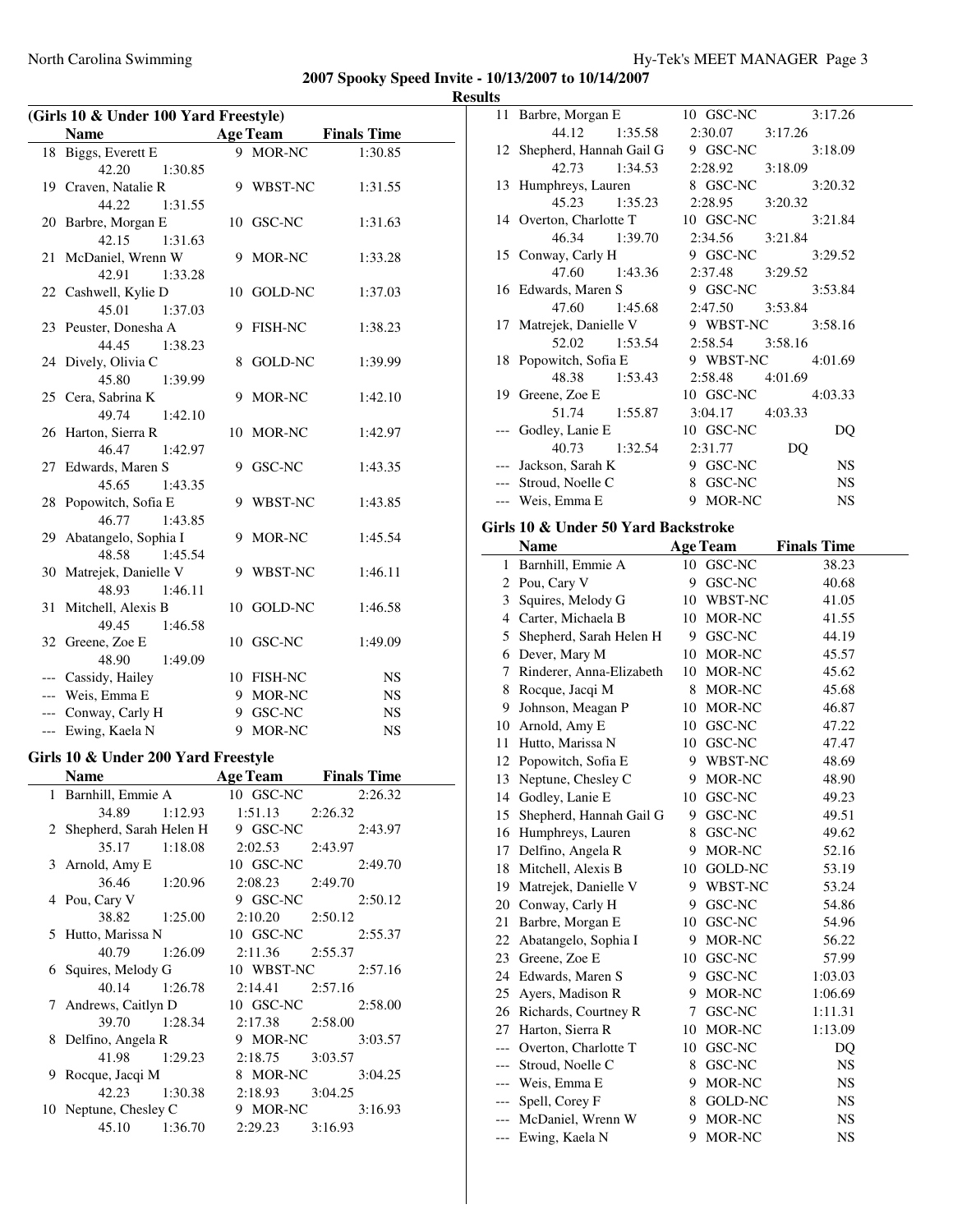$\overline{\phantom{0}}$ 

|                                                      | Girls 10 & Under 100 Yard Backstroke  |    |                 |                    |  |
|------------------------------------------------------|---------------------------------------|----|-----------------|--------------------|--|
| <b>Name</b><br><b>Age Team</b><br><b>Finals Time</b> |                                       |    |                 |                    |  |
|                                                      | 1 Kiwaha, KK A                        |    | 10 FISH-NC      | 1:18.42            |  |
|                                                      | 37.34<br>1:18.42                      |    |                 |                    |  |
|                                                      | 2 Pou, Cary V                         |    | 9 GSC-NC        | 1:23.52            |  |
|                                                      | 40.57<br>1:23.52                      |    |                 |                    |  |
|                                                      | 3 Bermudez, Jordan R                  |    | 10 BDA-NC       | 1:31.02            |  |
|                                                      | 45.79<br>1:31.02                      |    |                 |                    |  |
|                                                      | 4 Carter, Michaela B                  |    | 10 MOR-NC       | 1:32.49            |  |
|                                                      | 42.19<br>1:32.49                      |    |                 |                    |  |
| 5                                                    | Shepherd, Sarah Helen H               |    | 9 GSC-NC        | 1:34.54            |  |
|                                                      | 47.13<br>1:34.54                      |    |                 |                    |  |
| 6                                                    |                                       |    | 9 MOR-NC        | 1:37.92            |  |
|                                                      | Biggs, Everett E<br>47.38             |    |                 |                    |  |
|                                                      | 1:37.92                               |    |                 |                    |  |
| 7                                                    | Rocque, Jacqi M<br>49.25              |    | 8 MOR-NC        | 1:38.32            |  |
|                                                      | 1:38.32<br>Watson, Kayli C            |    | 10 MOR-NC       |                    |  |
| 8                                                    |                                       |    |                 | 1:39.37            |  |
|                                                      | 48.51<br>1:39.37<br>Arnold, Amy E     |    | 10 GSC-NC       | 1:39.64            |  |
| 9.                                                   |                                       |    |                 |                    |  |
|                                                      | 47.44<br>1:39.64                      |    | 9 GSC-NC        |                    |  |
|                                                      | 10 Jackson, Sarah K                   |    |                 | 1:43.71            |  |
|                                                      | 49.09<br>1:43.71                      |    | 9 MOR-NC        |                    |  |
|                                                      | 11 Neptune, Chesley C                 |    |                 | 1:44.58            |  |
|                                                      | 51.90<br>1:44.58                      |    |                 |                    |  |
|                                                      | 12 Shepherd, Hannah Gail G            |    | 9 GSC-NC        | 1:44.62            |  |
|                                                      | 50.59<br>1:44.62                      |    |                 |                    |  |
|                                                      | 13 Overton, Charlotte T               |    | 10 GSC-NC       | 1:47.53            |  |
|                                                      | 52.10<br>1:47.53                      |    |                 |                    |  |
|                                                      | 14 Delfino, Angela R                  |    | 9 MOR-NC        | 1:47.67            |  |
|                                                      | 53.22<br>1:47.67                      |    |                 |                    |  |
|                                                      | 15 Craven, Natalie R                  |    | 9 WBST-NC       | 1:52.11            |  |
|                                                      | 16 Cashwell, Kylie D                  |    | 10 GOLD-NC      | 1:52.31            |  |
|                                                      | 54.86<br>1:52.31                      |    |                 |                    |  |
|                                                      | 17 Ward, Dashauna D                   |    | 10 GOLD-NC      | 1:54.95            |  |
|                                                      | 18 Barbre, Morgan E                   |    | 10 GSC-NC       | 1:57.21            |  |
|                                                      | 58.25<br>1:57.21                      |    |                 |                    |  |
|                                                      | 19 Popowitch, Sofia E                 |    | 9 WBST-NC       | 2:04.03            |  |
|                                                      | 57.14<br>2:04.03                      |    |                 |                    |  |
|                                                      | 20 Matrejek, Danielle V               |    | 9 WBST-NC       | 2:04.92            |  |
| 21                                                   | Edwards, Maren S                      | 9  | GSC-NC          | 2:19.41            |  |
| ---                                                  | Hutto, Marissa N                      | 10 | GSC-NC          | D <sub>O</sub>     |  |
|                                                      | 50.97<br>DQ                           |    |                 |                    |  |
| ---                                                  | Godley, Lanie E                       | 10 | GSC-NC          | DQ                 |  |
| ---                                                  | Andrews, Caitlyn D                    | 10 | GSC-NC          | DQ                 |  |
|                                                      | --- Barnhill, Emmie A                 | 10 | GSC-NC          | DQ                 |  |
|                                                      | 41.56<br>DQ                           |    |                 |                    |  |
|                                                      | McDaniel, Wrenn W                     | 9  | MOR-NC          | DO                 |  |
|                                                      | 55.08<br>DQ                           |    |                 |                    |  |
|                                                      | Abatangelo, Sophia I                  | 9  | MOR-NC          | DQ                 |  |
|                                                      | 1:01.50<br>DQ                         |    |                 |                    |  |
|                                                      | Weis, Emma E                          | 9. | MOR-NC          | NS                 |  |
| ---                                                  | Ewing, Kaela N                        |    | 9 MOR-NC        | NS                 |  |
| $---$                                                | Conway, Carly H                       | 9  | GSC-NC          | NS                 |  |
|                                                      | Girls 10 & Under 50 Yard Breaststroke |    |                 |                    |  |
|                                                      | <b>Name</b>                           |    | <b>Age Team</b> | <b>Finals Time</b> |  |
| 1                                                    | Rinderer, Anna-Elizabeth              |    | 10 MOR-NC       | 44.98              |  |

2 Bermudez, Jordan R 10 BDA-NC 46.76

| 3                   | Pou, Cary V                                |   | 9 GSC-NC        | 47.75              |
|---------------------|--------------------------------------------|---|-----------------|--------------------|
| 4                   | Popowitch, Sofia E                         |   | 9 WBST-NC       | 48.05              |
| 5                   | Peuster, Donesha A                         |   | 9 FISH-NC       | 48.88              |
| 6                   | Jackson, Sarah K                           |   | 9 GSC-NC        | 49.44              |
| $*7$                | Shepherd, Sarah Helen H                    |   | 9 GSC-NC        | 50.48              |
| *7                  | Delfino, Angela R                          |   | 9 MOR-NC        | 50.48              |
| 9                   | Watson, Kayli C                            |   | 10 MOR-NC       | 50.70              |
| 10                  | Carter, Michaela B                         |   | 10 MOR-NC       | 51.81              |
| 11                  | Arnold, Amy E                              |   | 10 GSC-NC       | 52.88              |
| 12                  | Shepherd, Hannah Gail G                    |   | 9 GSC-NC        | 52.95              |
| 13                  | Harton, Sierra R                           |   | 10 MOR-NC       | 53.83              |
| 14                  | Dively, Olivia C                           |   | 8 GOLD-NC       | 54.74              |
| 15                  | Andrews, Caitlyn D                         |   | 10 GSC-NC       | 56.08              |
| 16                  | McDaniel, Wrenn W                          |   | 9 MOR-NC        | 56.53              |
| 17                  | Cera, Sabrina K                            |   | 9 MOR-NC        | 56.83              |
| 18                  | Matrejek, Danielle V                       |   | 9 WBST-NC       | 59.78              |
| 19                  | Overton, Charlotte T                       |   | 10 GSC-NC       | 1:00.09            |
| 20                  | Cashwell, Kylie D                          |   | 10 GOLD-NC      | 1:00.34            |
| 21                  | Craven, Natalie R                          |   | 9 WBST-NC       | 1:01.12            |
| 22                  | Mitchell, Alexis B                         |   | 10 GOLD-NC      | 1:01.23            |
| 23                  | Barbre, Morgan E                           |   | 10 GSC-NC       | 1:01.88            |
| 24                  | Abatangelo, Sophia I                       |   | 9 MOR-NC        | 1:10.06            |
|                     | 25 Greene, Zoe E                           |   | 10 GSC-NC       | 1:13.09            |
| $---$               | Layton, Emma P                             | 8 | <b>GOLD-NC</b>  | DQ                 |
| ---                 | Ward, Dashauna D                           |   | 10 GOLD-NC      | DQ                 |
| $---$               | Godley, Lanie E                            |   | 10 GSC-NC       | DQ                 |
| $---$               | Lyon, Kaylee J                             |   | 9 GOLD-NC       | DQ                 |
| $\qquad \qquad - -$ | Ewing, Kaela N                             |   | 9 MOR-NC        | <b>NS</b>          |
|                     | Weis, Emma E                               |   |                 |                    |
|                     |                                            |   |                 |                    |
| $---$               |                                            |   | 9 MOR-NC        | NS                 |
| $---$               | Edwards, Maren S                           |   | 9 GSC-NC        | NS                 |
| $---$               | Cassidy, Hailey                            |   | 10 FISH-NC      | NS                 |
| $\overline{a}$      | Conway, Carly H                            |   | 9 GSC-NC        | NS                 |
| $---$               | Neptune, Chesley C                         | 9 | MOR-NC          | <b>SCR</b>         |
|                     | Girls 10 & Under 100 Yard Breaststroke     |   |                 |                    |
|                     | <b>Name</b>                                |   | <b>Age Team</b> | <b>Finals Time</b> |
| 1                   | Squires, Melody G                          |   | 10 WBST-NC      | 1:39.00            |
|                     | 48.06<br>1:39.00                           |   |                 |                    |
| 2                   | Johnson, Meagan P                          |   | 10 MOR-NC       | 1:42.14            |
|                     | 48.70<br>1:42.14                           |   |                 |                    |
|                     | 3 Delfino, Angela R                        |   | 9 MOR-NC        | 1:48.08            |
|                     | 52.67<br>1:48.08                           |   |                 |                    |
|                     | 4 Dever, Mary M                            |   | 10 MOR-NC       | 1:50.26            |
|                     | 51.20<br>1:50.26                           |   |                 |                    |
| 5                   | Yang, Katey A                              |   | 8 GOLD-NC       | 1:51.99            |
|                     | 55.56<br>1:51.99                           |   |                 |                    |
| 6                   | Shepherd, Hannah Gail G                    |   | 9 GSC-NC        | 1:52.46            |
|                     | 54.39<br>1:52.46                           |   |                 |                    |
| 7                   | Popowitch, Sofia E                         |   | 9 WBST-NC       | 1:52.74            |
|                     | 55.91<br>1:52.74                           |   |                 |                    |
| 8                   | Harton, Sierra R                           |   | 10 MOR-NC       | 1:55.75            |
|                     | 53.35<br>1:55.75                           |   |                 |                    |
| 9                   | Andrews, Caitlyn D                         |   | 10 GSC-NC       | 1:56.28            |
|                     | 56.70<br>1:56.28                           |   |                 |                    |
|                     | 10 Conway, Carly H                         |   | 9 GSC-NC        | 2:05.72            |
|                     | 1:00.25<br>2:05.72                         |   |                 |                    |
| 11                  | Matrejek, Danielle V<br>1:03.65<br>2:12.43 |   | 9 WBST-NC       | 2:12.43            |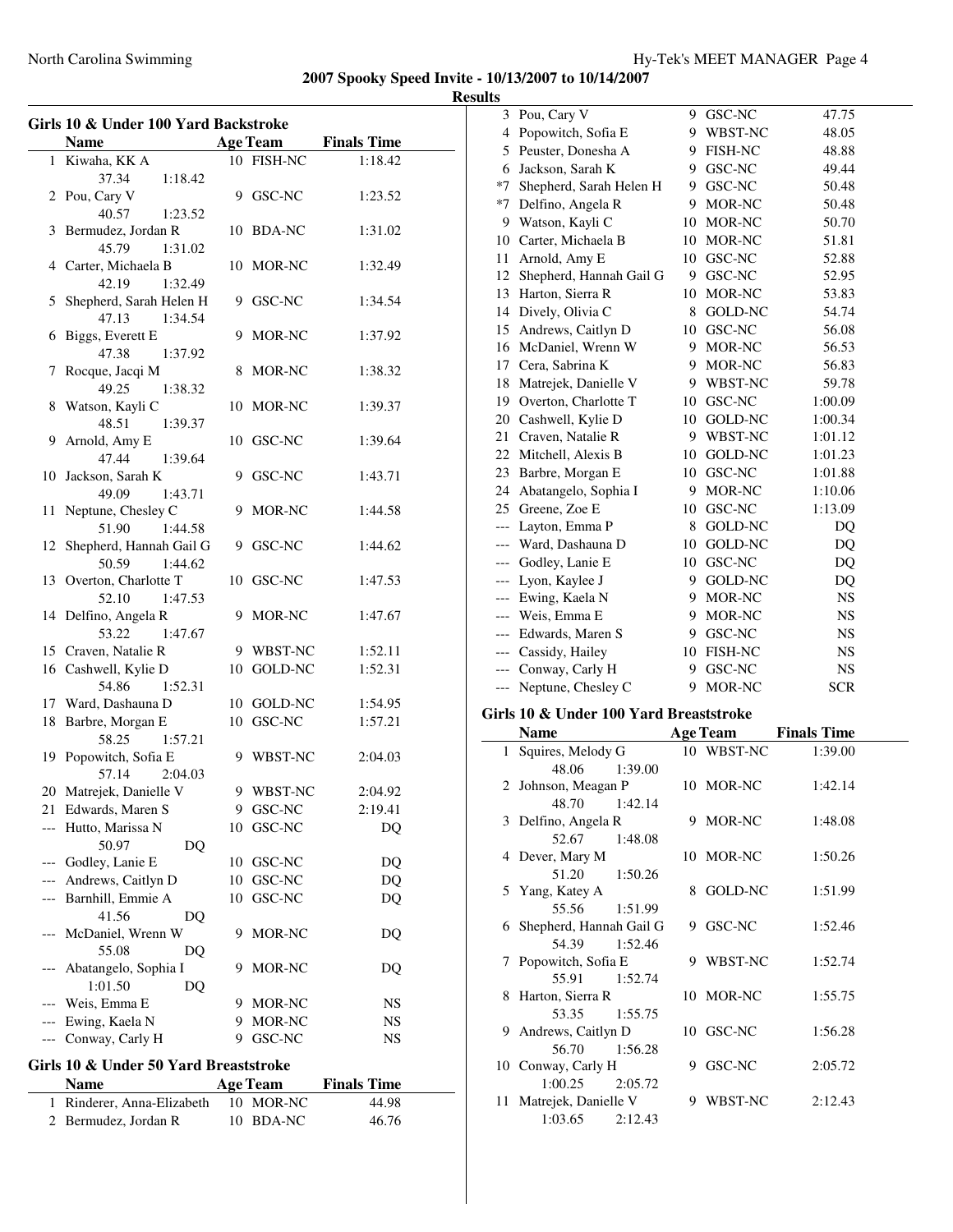## **Results**

| (Girls 10 & Under 100 Yard Breaststroke) |                         |   |                 |                    |  |
|------------------------------------------|-------------------------|---|-----------------|--------------------|--|
|                                          | <b>Name</b>             |   | <b>Age Team</b> | <b>Finals Time</b> |  |
|                                          | 12 Yang, Kayla G        |   | 5 GOLD-NC       | 2:21.97            |  |
|                                          | 1:09.87<br>2:21.97      |   |                 |                    |  |
|                                          | 13 Abatangelo, Sophia I | 9 | MOR-NC          | 2:32.49            |  |
|                                          | 2:32.49<br>1:09.20      |   |                 |                    |  |
|                                          | --- Ayers, Madison R    | 9 | MOR-NC          | DO                 |  |
|                                          | 1:11.11<br>DO           |   |                 |                    |  |
|                                          | --- Carter, Michaela B  |   | 10 MOR-NC       | DO                 |  |
|                                          | 50.47<br>DO             |   |                 |                    |  |
|                                          | --- Ewing, Kaela N      | 9 | MOR-NC          | NS                 |  |
|                                          | --- Jackson, Sarah K    | 9 | GSC-NC          | NS                 |  |
|                                          | --- McDaniel, Wrenn W   | 9 | MOR-NC          | NS                 |  |
|                                          |                         |   |                 |                    |  |

# **Girls 10 & Under 50 Yard Butterfly**

|       | Name                     |    | <b>Age Team</b> | <b>Finals Time</b> |
|-------|--------------------------|----|-----------------|--------------------|
| 1     | Barnhill, Emmie A        | 10 | GSC-NC          | 36.36              |
| 2     | Pou, Cary V              | 9  | GSC-NC          | 42.61              |
| 3     | Johnson, Meagan P        | 10 | MOR-NC          | 43.31              |
| 4     | Rocque, Jacqi M          | 8  | MOR-NC          | 43.79              |
| 5     | Squires, Melody G        | 10 | <b>WBST-NC</b>  | 44.62              |
| 6     | Rinderer, Anna-Elizabeth | 10 | MOR-NC          | 45.24              |
| *7    | Arnold, Amy E            | 10 | GSC-NC          | 45.32              |
| *7    | Shepherd, Sarah Helen H  | 9  | GSC-NC          | 45.32              |
| 9     | Dever, Mary M            | 10 | MOR-NC          | 45.92              |
| 10    | Hutto, Marissa N         | 10 | GSC-NC          | 47.50              |
| 11    | Neptune, Chesley C       | 9  | MOR-NC          | 48.59              |
| 12    | Overton, Charlotte T     | 10 | GSC-NC          | 50.02              |
| 13    | Matrejek, Danielle V     | 9  | WBST-NC         | 52.60              |
| 14    | Humphreys, Lauren        | 8  | GSC-NC          | 52.96              |
| 15    | Barbre, Morgan E         | 10 | GSC-NC          | 54.30              |
| 16    | Andrews, Caitlyn D       | 10 | GSC-NC          | 55.02              |
| 17    | Godley, Lanie E          | 10 | GSC-NC          | 59.16              |
| 18    | Yang, Katey A            | 8  | <b>GOLD-NC</b>  | 59.76              |
| $---$ | Carter, Michaela B       | 10 | MOR-NC          | DQ                 |
| $---$ | Ayers, Madison R         | 9  | MOR-NC          | DQ                 |
| $---$ | Richards, Courtney R     | 7  | GSC-NC          | DQ                 |
| $---$ | Greene, Zoe E            | 10 | GSC-NC          | DQ                 |
| $---$ | Jackson, Sarah K         | 9  | GSC-NC          | <b>NS</b>          |
| $---$ | Ewing, Kaela N           | 9  | MOR-NC          | <b>NS</b>          |
| $---$ | Weis, Emma E             | 9  | MOR-NC          | <b>NS</b>          |
|       | Abatangelo, Sophia I     | 9  | <b>MOR-NC</b>   | <b>NS</b>          |
| $---$ | McDaniel, Wrenn W        | 9  | MOR-NC          | NS                 |

## **Girls 10 & Under 100 Yard Butterfly**

 $\overline{\phantom{0}}$ 

|   | Name                 | <b>Age Team</b>      | <b>Finals Time</b> |
|---|----------------------|----------------------|--------------------|
|   | Barnhill, Emmie A    | $10$ GSC-NC          | 1:20.39            |
|   | 1:20.39<br>37.12     |                      |                    |
|   | 2 Kiwaha, KK A       | <b>FISH-NC</b><br>10 | 1:33.53            |
|   | 1:33.53<br>41.21     |                      |                    |
|   | 3 Rocque, Jacqi M    | MOR-NC<br>8          | 1:38.22            |
|   | 45.38<br>1:38.22     |                      |                    |
|   | 4 Hutto, Marissa N   | 10 GSC-NC            | 1:46.83            |
|   | 5 Neptune, Chesley C | MOR-NC<br>9          | 1:54.99            |
|   | 1:54.99<br>52.45     |                      |                    |
| 6 | Biggs, Everett E     | MOR-NC               | 2:16.11            |
|   | 54.91<br>2:16.11     |                      |                    |

| Girls 10 & Under 100 Yard IM |                            |    |            |                      |
|------------------------------|----------------------------|----|------------|----------------------|
|                              | <b>Name</b>                |    |            | Age Team Finals Time |
| 1.                           | Barnhill, Emmie A          |    | 10 GSC-NC  | 1:19.62              |
|                              | 37.07<br>1:19.62           |    |            |                      |
|                              | 2 Pou, Cary V              |    | 9 GSC-NC   | 1:29.84              |
|                              | 41.09<br>1:29.84           |    |            |                      |
|                              | 3 Shepherd, Sarah Helen H  |    | 9 GSC-NC   | 1:30.04              |
|                              | 45.19<br>1:30.04           |    |            |                      |
|                              | 4 Rinderer, Anna-Elizabeth |    | 10 MOR-NC  | 1:35.27              |
|                              | 44.34<br>1:35.27           |    |            |                      |
|                              | 5 Rocque, Jacqi M          |    | 8 MOR-NC   | 1:36.19              |
|                              | 45.53<br>1:36.19           |    |            |                      |
|                              | 6 Johnson, Meagan P        |    | 10 MOR-NC  | 1:37.95              |
|                              | 46.84<br>1:37.95           |    |            |                      |
|                              | 7 Arnold, Amy E            |    | 10 GSC-NC  | 1:40.17              |
|                              | 48.11<br>1:40.17           |    |            |                      |
|                              | 8 Hutto, Marissa N         |    | 10 GSC-NC  | 1:41.42              |
|                              | 47.51<br>1:41.42           |    |            |                      |
|                              | 9 Delfino, Angela R        |    | 9 MOR-NC   | 1:42.95              |
|                              | 51.81<br>1:42.95           |    |            |                      |
| 10                           | Shepherd, Hannah Gail G    |    | 9 GSC-NC   | 1:44.59              |
|                              | 52.12<br>1:44.59           |    |            |                      |
| 11                           | Overton, Charlotte T       |    | 10 GSC-NC  | 1:46.78              |
|                              | 51.47<br>1:46.78           |    |            |                      |
|                              | 12 Neptune, Chesley C      |    | 9 MOR-NC   | 1:48.74              |
|                              | 49.91<br>1:48.74           |    |            |                      |
|                              | 13 Humphreys, Lauren       |    | 8 GSC-NC   | 1:49.05              |
|                              | 50.98<br>1:49.05           |    |            |                      |
|                              | 14 Andrews, Caitlyn D      |    | 10 GSC-NC  | 1:50.74              |
|                              | 1:50.74<br>1:01.16         |    |            |                      |
|                              | 15 Popowitch, Sofia E      |    | 9 WBST-NC  | 1:53.45              |
|                              | 55.41<br>1:53.45           |    |            |                      |
|                              | 16 Barbre, Morgan E        |    | 10 GSC-NC  | 1:53.75              |
|                              | 53.52<br>1:53.75           |    |            |                      |
|                              | 17 Conway, Carly H         |    | 9 GSC-NC   | 1:57.41              |
|                              | 1:00.33<br>1:57.41         |    |            |                      |
|                              | 18 Harton, Sierra R        |    | 10 MOR-NC  | 2:03.36              |
|                              | 1:05.03<br>2:03.36         |    |            |                      |
|                              | 19 Greene, Zoe E           |    | 10 GSC-NC  | 2:09.03              |
|                              | 58.58<br>2:09.03           |    |            |                      |
|                              | Carter, Michaela B         |    | 10 MOR-NC  | DQ                   |
|                              | 44.39<br>DO                |    |            |                      |
|                              | Dever, Mary M              |    | 10 MOR-NC  | D <sub>O</sub>       |
|                              | 45.75<br>DQ                |    |            |                      |
|                              | Abatangelo, Sophia I       | 9  | MOR-NC     | DQ                   |
|                              | 1:08.78<br>DQ              |    |            |                      |
|                              | Mitchell, Alexis B         |    | 10 GOLD-NC | DQ                   |
|                              | 1:58.88<br>DQ              |    |            |                      |
| ---                          | Godley, Lanie E            |    | 10 GSC-NC  | DQ                   |
|                              | 50.62<br>DQ                |    |            |                      |
|                              | Ayers, Madison R           | 9  | MOR-NC     | DQ                   |
|                              | 1:03.72<br>DQ              |    |            |                      |
|                              | Richards, Courtney R       | 7  | GSC-NC     | DQ                   |
|                              | 1:19.15<br>DQ              |    |            |                      |
|                              | Spell, Corey F             | 8  | GOLD-NC    | NS                   |
|                              | Stroud, Noelle C           | 8  | GSC-NC     | NS                   |
| ---                          | Weis, Emma E               | 9  | MOR-NC     | NS                   |
|                              | Edwards, Maren S           | 9. | GSC-NC     | NS                   |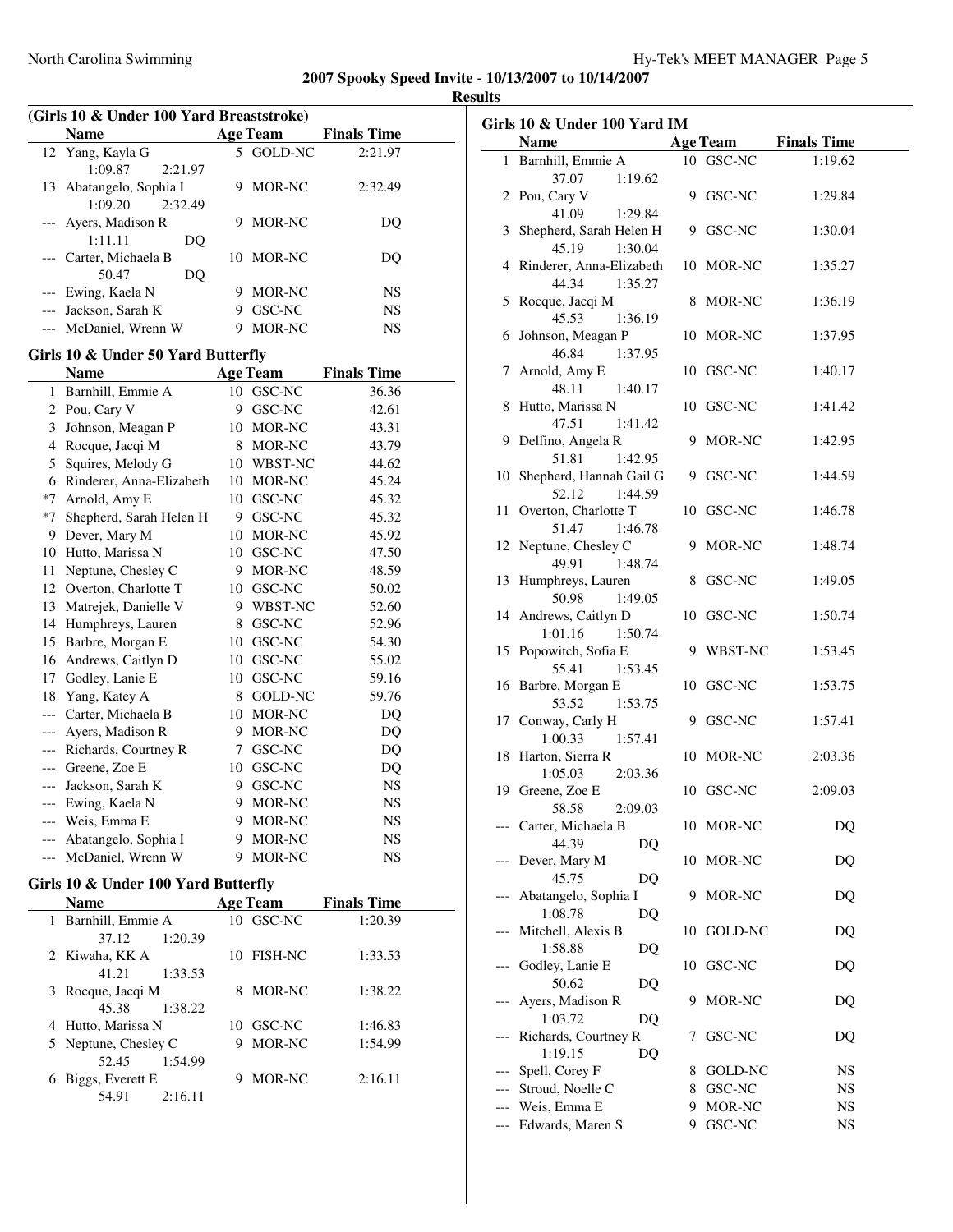**Results**

|       | (Girls 10 & Under 100 Yard IM)<br><b>Name</b> | <b>Age Team</b>      | <b>Finals Time</b>           |
|-------|-----------------------------------------------|----------------------|------------------------------|
|       | --- Ewing, Kaela N                            | 9 MOR-NC             | <b>NS</b>                    |
|       | --- McDaniel, Wrenn W                         | 9 MOR-NC             | NS                           |
| $---$ | Jackson, Sarah K                              | 9 GSC-NC             | NS                           |
|       |                                               |                      |                              |
|       | Girls 10 & Under 200 Yard Freestyle Relay     |                      |                              |
|       | <b>Team</b>                                   | <b>Relay</b>         | <b>Finals Time</b>           |
| 1.    | GSC-NC                                        | A                    | 2:25.79                      |
|       | 1) Barnhill, Emmie A 10                       |                      | 2) Arnold, Amy E 10          |
|       | 3) Shepherd, Sarah Helen H 9                  |                      | 4) Jackson, Sarah K 9        |
|       | 38.89<br>1:14.68                              | 1:50.51              | 2:25.79                      |
| 2     | <b>MOR-NC</b>                                 | A                    | 2:29.92                      |
|       | 43.72<br>1:24.37                              | 1:56.51              | 2:29.92                      |
| 3     | GSC-NC                                        | B                    | 2:43.32                      |
|       | 1) Humphreys, Lauren Taylor                   |                      | 2) Andrews, Caitlyn D 10     |
|       | 3) Pou, Cary V 9                              |                      | 4) Overton, Charlotte T 10   |
|       | 39.18<br>1:55.53                              | 2:28.44              | 2:43.32                      |
| 4     | GSC-NC                                        | $\mathsf{C}$         | 2:46.97                      |
|       | 40.29<br>1:22.64                              | 2:03.71              | 2:46.97                      |
| 5     | MOR-NC                                        | B                    | 2:59.69                      |
|       | 44.30<br>1:25.31                              | 2:14.97              | 2:59.69                      |
|       | MOR-NC                                        | C                    | NS                           |
| $---$ | GOLD-NC                                       | А                    | NS                           |
|       | Girls 10 & Under 200 Yard Medley Relay        |                      |                              |
|       | <b>Team</b>                                   | <b>Relay</b>         | <b>Finals Time</b>           |
| 1     | GSC-NC                                        | A                    | 2:45.17                      |
|       | 1) Pou, Cary V 9                              |                      | 2) Shepherd, Sarah Helen H 9 |
|       | 3) Barnhill, Emmie A 10                       |                      | 4) Arnold, Amy E 10          |
|       | 40.06<br>1:32.27                              | 2:10.26              | 2:45.17                      |
| 2     | MOR-NC                                        | А                    | 3:00.22                      |
|       | 50.43<br>1:40.74                              | 2:24.62              | 3:00.22                      |
|       | 3 GSC-NC                                      | B                    | 3:07.57                      |
|       | 1) Humphreys, Lauren Taylor                   |                      | 2) Jackson, Sarah K 9        |
|       | 3) Hutto, Marissa N 10                        |                      | 4) Andrews, Caitlyn D 10     |
|       | 51.34<br>1:41.92                              | 2:34.42              | 3:07.57                      |
|       | 4 MOR-NC                                      | B                    | 3:16.03                      |
|       | 59.08<br>1:48.10                              | 2:42.36              | 3:16.03                      |
|       | <b>GOLD-NC</b>                                | A                    | DQ                           |
|       | 51.49<br>1:50.03                              | 2:58.27              | DQ                           |
| $---$ | MOR-NC                                        | C                    | NS                           |
|       | Girls 12 & Under 50 Yard Freestyle            |                      |                              |
|       | <b>Name</b>                                   | <b>Age Team</b>      | <b>Finals Time</b>           |
| 1     | Barnhill, Riley E                             | 12 GSC-NC            | 28.63                        |
|       | 2 Penhollow, Jessi N                          | 12<br>GSC-NC         | 30.10                        |
|       | 3 Richards, Kaitlyn E                         | 12 GSC-NC            | 30.23                        |
|       | 4 Turlington, Lillie W                        | GOLD-NC<br>11        | 30.50                        |
| 5.    | Lott, Megan M                                 | 12<br><b>BDA-NC</b>  | 30.84                        |
|       | 6 Cervi, Stephanie M                          | 12<br>GSC-NC         | 30.91                        |
| 7     | Kirk, Allison C                               | 12<br>MOR-NC         | 30.95                        |
| 8     | Weber, Lexie B                                | 12<br>GSC-NC         | 31.19                        |
| 9.    | Beach, Chandler N                             | 11<br>GSC-NC         | 31.28                        |
| 10    | Parker, Brit R                                | 11<br>GSC-NC         | 32.28                        |
| 11    | Helton, Starr M                               | 12<br><b>FISH-NC</b> | 33.25                        |
| 12    | Moore, Niki M                                 | 12<br><b>BDA-NC</b>  | 33.44                        |
| 13    | McNatton, Sophia E                            | 11<br>MOR-NC         | 33.52                        |
| 14    | Morrison, Becca T                             | GSC-NC<br>11         |                              |
| 15    | Ross, Rliza A                                 | GSC-NC<br>11         | 33.77                        |
|       |                                               |                      | 33.83                        |

|       | 16 Sullivan, Jessie G | 11 | MOR-NC         | 33.90     |
|-------|-----------------------|----|----------------|-----------|
| 17    | Isenhour, Leah C      | 12 | <b>GOLD-NC</b> | 34.01     |
| 18    | Daniels, Michaela E   |    | 12 GSC-NC      | 34.04     |
| 19    | Barlowe, Eva L        | 11 | <b>GOLD-NC</b> | 34.44     |
| 20    | Sawyer, Megan E       | 11 | GSC-NC         | 34.57     |
| 21    | Gentry, Danielle E    | 12 | <b>GOLD-NC</b> | 34.75     |
| 22    | Copeland, Hanna P     | 12 | GSC-NC         | 34.89     |
| 23    | Portenier, Savanna A  | 12 | MOR-NC         | 35.27     |
| 24    | Zeng, Erica E         | 11 | GOLD-NC        | 35.71     |
| 25    | Nickens, Markie M     | 11 | MOR-NC         | 35.76     |
| 26    | Boulo, Delaney C      | 12 | MOR-NC         | 36.15     |
| 27    | Johnson, Liz W        | 12 | <b>GOLD-NC</b> | 37.16     |
| 28    | Dorsey, Gabrielle L   | 11 | MOR-NC         | 37.63     |
| 29    | Lane, Christine M     | 11 | MOR-NC         | 38.19     |
| 30    | Hill, Lynae J         |    | 12 FISH-NC     | 38.57     |
| 31    | Spring, Bailey T      | 11 | MOR-NC         | 38.84     |
| 32    | Wall, Gabrielle A     | 11 | UN-NC          | 39.49     |
| 33    | Overton, Charlotte T  | 10 | GSC-NC         | 39.52     |
| 34    | Zeng, Leah L          | 11 | <b>GOLD-NC</b> | 39.87     |
| 35    | Sauls, Savannah D     | 11 | <b>GOLD-NC</b> | 42.83     |
| 36    | Worley, McKenzie S    | 11 | GSC-NC         | 42.93     |
| 37    | Thorpe, Kaley C       | 12 | WBST-NC        | 46.60     |
| $---$ | Bennett, Olivia D     |    | 12 GOLD-NC     | <b>NS</b> |
|       | Knickerbocker, Amanda | 11 | MOR-NC         | <b>NS</b> |
| $---$ | Cowand, Alexandra L   | 11 | GOLD-NC        | <b>NS</b> |
|       |                       |    |                |           |

# **Girls 12 & Under 100 Yard Freestyle**

| <b>Name</b>            | <b>Age Team</b> | <b>Finals Time</b> |
|------------------------|-----------------|--------------------|
| 1 Barnhill, Riley E    | 12 GSC-NC       | 1:00.84            |
| 29.35<br>1:00.84       |                 |                    |
| 2 Penhollow, Jessi N   | 12 GSC-NC       | 1:02.33            |
| 29.52<br>1:02.33       |                 |                    |
| 3 Richards, Kaitlyn E  | 12 GSC-NC       | 1:05.79            |
| 31.08<br>1:05.79       |                 |                    |
| 4 Turlington, Lillie W | 11 GOLD-NC      | 1:06.12            |
| 31.91<br>1:06.12       |                 |                    |
| 5 Beach, Chandler N    | 11 GSC-NC       | 1:06.24            |
| 31.30<br>1:06.24       |                 |                    |
| 6 Lott, Megan M        | 12 BDA-NC       | 1:06.57            |
| 31.36<br>1:06.57       |                 |                    |
| 7 Weber, Lexie B       | 12 GSC-NC       | 1:06.89            |
| 31.92<br>1:06.89       |                 |                    |
| 8 Kirk, Allison C      | 12 MOR-NC       | 1:07.02            |
| 33.08<br>1:07.02       |                 |                    |
| 9 Cervi, Stephanie M   | 12 GSC-NC       | 1:08.35            |
| 32.44<br>1:08.35       |                 |                    |
| 10 Parker, Brit R      | 11 GSC-NC       | 1:09.52            |
| 33.40<br>1:09.52       |                 |                    |
| 11 Moore, Niki M       | 12 BDA-NC       | 1:10.46            |
| 33.57<br>1:10.46       |                 |                    |
| 12 Daniels, Michaela E | 12 GSC-NC       | 1:11.34            |
| 1:11.34<br>33.83       |                 |                    |
| 13 Sullivan, Jessie G  | 11 MOR-NC       | 1:11.77            |
| 32.97<br>1:11.77       |                 |                    |
| 14 McNatton, Sophia E  | 11 MOR-NC       | 1:13.09            |
| 35.11 1:13.09          |                 |                    |
| 15 Morrison, Becca T   | 11 GSC-NC       | 1:13.97            |
| 35.00<br>1:13.97       |                 |                    |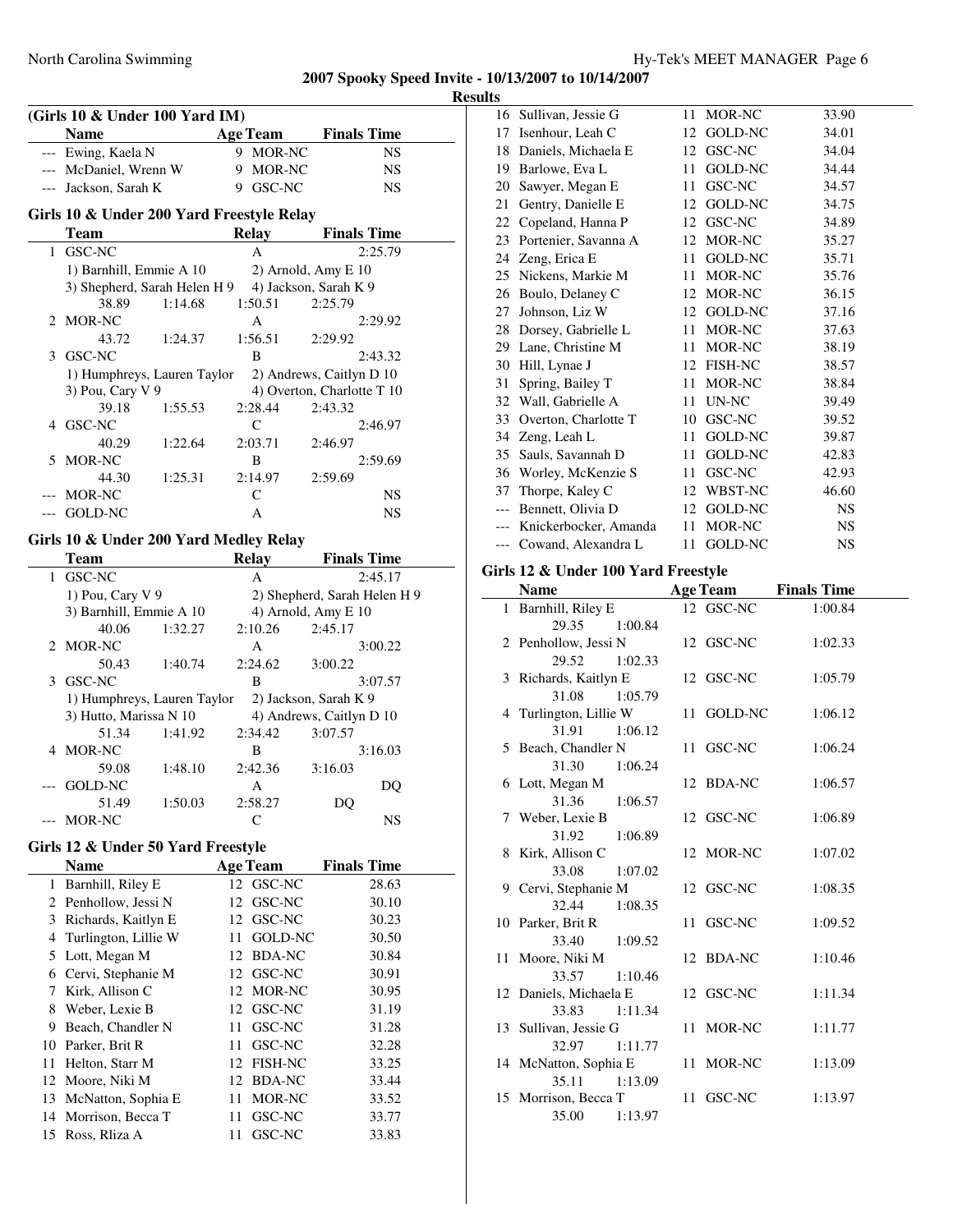| (Girls 12 & Under 100 Yard Freestyle) |                           |    |                 |                    |
|---------------------------------------|---------------------------|----|-----------------|--------------------|
|                                       | <b>Name</b>               |    | <b>Age Team</b> | <b>Finals Time</b> |
| 16                                    | Isenhour, Leah C          |    | 12 GOLD-NC      | 1:14.11            |
|                                       | 35.64<br>1:14.11          |    |                 |                    |
| 17                                    | Gentry, Danielle E        |    | 12 GOLD-NC      | 1:14.75            |
|                                       | 35.35<br>1:14.75          |    |                 |                    |
|                                       | 18 Portenier, Savanna A   |    | 12 MOR-NC       | 1:14.91            |
|                                       | 1:14.90<br>1:14.91        |    |                 |                    |
|                                       | 19 Ross, Rliza A          |    | 11 GSC-NC       | 1:15.13            |
|                                       | 34.73<br>1:15.13          |    |                 |                    |
| 20                                    | Helton, Starr M           |    | 12 FISH-NC      | 1:15.96            |
|                                       | 33.92<br>1:15.96          |    |                 |                    |
| 21                                    | Boulo, Delaney C          |    | 12 MOR-NC       | 1:18.40            |
|                                       | 37.86<br>1:18.40          |    |                 |                    |
| 22                                    | Sawyer, Megan E           |    | 11 GSC-NC       | 1:18.68            |
|                                       | 36.99<br>1:18.68          |    |                 |                    |
| 23                                    | Copeland, Hanna P         |    | 12 GSC-NC       | 1:18.83            |
|                                       | 37.23<br>1:18.83          |    |                 |                    |
| 24                                    | Johnson, Liz W            |    | 12 GOLD-NC      | 1:19.52            |
|                                       | 37.95<br>1:19.52          |    |                 |                    |
| 25                                    | Barlowe, Eva L            |    | 11 GOLD-NC      | 1:19.60            |
|                                       | 37.53<br>1:19.60          |    |                 |                    |
|                                       | 26 Nickens, Markie M      |    | 11 MOR-NC       | 1:21.49            |
|                                       | 36.58<br>1:21.49          |    |                 |                    |
| 27                                    | Dorsey, Gabrielle L       |    | 11 MOR-NC       | 1:21.62            |
|                                       | 1:21.62<br>37.73          |    |                 |                    |
| 28                                    | Zeng, Erica E             |    | 11 GOLD-NC      | 1:23.40            |
|                                       | 38.73<br>1:23.40          |    |                 |                    |
| 29                                    | Spring, Bailey T          |    | 11 MOR-NC       | 1:23.75            |
|                                       | 38.74<br>1:23.75          |    |                 |                    |
| 30                                    | Lane, Christine M         |    | 11 MOR-NC       | 1:24.90            |
|                                       | 40.69<br>1:24.90          |    |                 |                    |
| 31                                    | Worley, McKenzie S        |    | 11 GSC-NC       | 1:27.85            |
|                                       | 41.51<br>1:27.85          |    |                 |                    |
| 32                                    | Wall, Gabrielle A         |    | 11 UN-NC        | 1:28.21            |
|                                       | 40.39<br>1:28.21          |    |                 |                    |
| 33                                    | Zeng, Leah L              |    | 11 GOLD-NC      | 1:31.44            |
|                                       | 41.50<br>1:31.44          |    |                 |                    |
| 34                                    | Hill, Lynae J             |    | 12 FISH-NC      | 1:32.09            |
|                                       | 41.95<br>1:32.09          |    |                 |                    |
|                                       | 35 Thorpe, Kaley C        |    | 12 WBST-NC      | 1:47.04            |
|                                       | 1:48.23<br>1:47.04        |    |                 |                    |
|                                       | --- Cowand, Alexandra L   | 11 | GOLD-NC         | NS                 |
|                                       | --- Bennett, Olivia D     | 12 | GOLD-NC         | NS                 |
|                                       | --- Knickerbocker, Amanda | 11 | MOR-NC          | NS                 |
| Girls 12 & Under 200 Yard Freestyle   |                           |    |                 |                    |

| <b>Name</b>           |         | <b>Age Team</b> |         | <b>Finals Time</b> |
|-----------------------|---------|-----------------|---------|--------------------|
| Barnhill, Riley E     |         | 12 GSC-NC       |         | 2:15.16            |
| 30.26                 | 1:03.90 | 1:39.70         | 2:15.16 |                    |
| 2 Penhollow, Jessi N  |         | 12 GSC-NC       |         | 2:22.01            |
| 31.13                 | 1:06.33 | 1:43.77         | 2:22.01 |                    |
| 3 Parker, Brit R      |         | 11 GSC-NC       |         | 2:25.11            |
| 33.24                 | 1:10.04 | 1:49.11         | 2:25.11 |                    |
| 4 Richards, Kaitlyn E |         | 12 GSC-NC       |         | 2:25.26            |
| 31.87                 | 1:07.67 | 1:46.50         | 2:25.26 |                    |
| 5 Beach, Chandler N   |         | 11 GSC-NC       |         | 2:25.63            |
| 33.42                 | 1:11.27 | 1:50.43         | 2:25.63 |                    |

| 6 Kirk, Allison C       | 12 MOR-NC 2:31.95             |
|-------------------------|-------------------------------|
| 35.50 1:14.32           | $1:54.16$ $2:31.95$           |
| 7 Cervi, Stephanie M    | 12 GSC-NC 2:32.98             |
| 34.74 1:13.59           | 1:54.19 2:32.98               |
| 8 Weber, Lexie B        | 12 GSC-NC 2:35.26             |
| 33.60 1:12.99           | 1:54.26 2:35.26               |
| 9 Daniels, Michaela E   | 12 GSC-NC 2:35.82             |
| 35.47 1:15.38           | 1:56.26 2:35.82               |
| 10 Moore, Niki M        | 12 BDA-NC 2:41.69             |
| 38.75 1:20.06           | $2:02.87$ $2:41.69$           |
| 11 McNatton, Sophia E   | 11 MOR-NC 2:45.71             |
| 38.58 1:22.57           | $2:05.57$ $2:45.71$           |
| 12 Portenier, Savanna A | 12 MOR-NC 2:50.84             |
|                         | 38.06 1:22.47 2:52.08 2:50.84 |
| 13 Ross, Rliza A        | 11 GSC-NC 2:53.73             |
| 37.96 1:22.35           | 2:09.88 2:53.73               |
| 14 Copeland, Hanna P    | 12 GSC-NC 2:58.33             |
| 42.54 1:28.17           | $2:15.38$ $2:58.33$           |
| 15 Boulo, Delaney C     | 12 MOR-NC 3:00.38             |
| 40.94 1:29.36           | 2:17.06 3:00.38               |
| 16 Kristan, Hannah J    | 11 MOR-NC 3:03.32             |
|                         | 40.49 1:27.14 2:16.45 3:03.32 |
| 17 Lane, Christine M    | 11 MOR-NC 3:05.43             |
| 41.59 1:28.40           | 2:16.12 3:05.43               |
| 18 Davis, Katherine L   | 11 MOR-NC 3:16.34             |
|                         | 43.29 1:34.16 2:25.19 3:16.34 |
| --- Morrison, Becca T   | 11 GSC-NC NS                  |

## **Girls 12 & Under 50 Yard Backstroke**

|    | Name                 |      | <b>Age Team</b> | <b>Finals Time</b> |
|----|----------------------|------|-----------------|--------------------|
| 1  | Barnhill, Riley E    |      | 12 GSC-NC       | 33.92              |
| 2  | Richards, Kaitlyn E  | 12   | GSC-NC          | 36.22              |
| 3  | Moore, Niki M        |      | 12 BDA-NC       | 36.65              |
| 4  | Kirk, Allison C      |      | 12 MOR-NC       | 37.36              |
| 5  | Weber, Lexie B       |      | 12 GSC-NC       | 38.20              |
| 6  | Cervi, Stephanie M   |      | 12 GSC-NC       | 39.47              |
| 7  | Ross, Rliza A        | 11   | GSC-NC          | 41.70              |
| 8  | Portenier, Savanna A |      | 12 MOR-NC       | 42.52              |
| 9  | Copeland, Hanna P    | 12   | GSC-NC          | 42.92              |
| 10 | Boulo, Delaney C     |      | 12 MOR-NC       | 43.52              |
| 11 | Kristan, Hannah J    | 11   | MOR-NC          | 43.67              |
|    | 12 Lane, Christine M | 11   | MOR-NC          | 43.90              |
|    | 13 Taylor, Darby L   | 11   | GOLD-NC         | 44.34              |
| 14 | Dorsey, Gabrielle L  | 11   | MOR-NC          | 44.67              |
| 15 | Spring, Bailey T     | 11   | MOR-NC          | 47.06              |
| 16 | Worley, McKenzie S   | 11   | GSC-NC          | 47.11              |
| 17 | Wall, Gabrielle A    | 11   | UN-NC           | 48.44              |
| 18 | Davis, Katherine L   | 11   | MOR-NC          | 51.90              |
|    | Morrison, Becca T    | 11 - | GSC-NC          | <b>NS</b>          |

# **Girls 12 & Under 100 Yard Backstroke**

| <b>Name</b>           | <b>Age Team</b> | <b>Finals Time</b> |
|-----------------------|-----------------|--------------------|
| 1 Barnhill, Riley E   | 12 GSC-NC       | 1:13.78            |
| 1:13.78<br>35.91      |                 |                    |
| 2 Richards, Kaitlyn E | 12 GSC-NC       | 1:16.37            |
| 1:16.37<br>37.20      |                 |                    |
| 3 Lott, Megan M       | 12 BDA-NC       | 1:16.58            |
| 1:16.58<br>36.91      |                 |                    |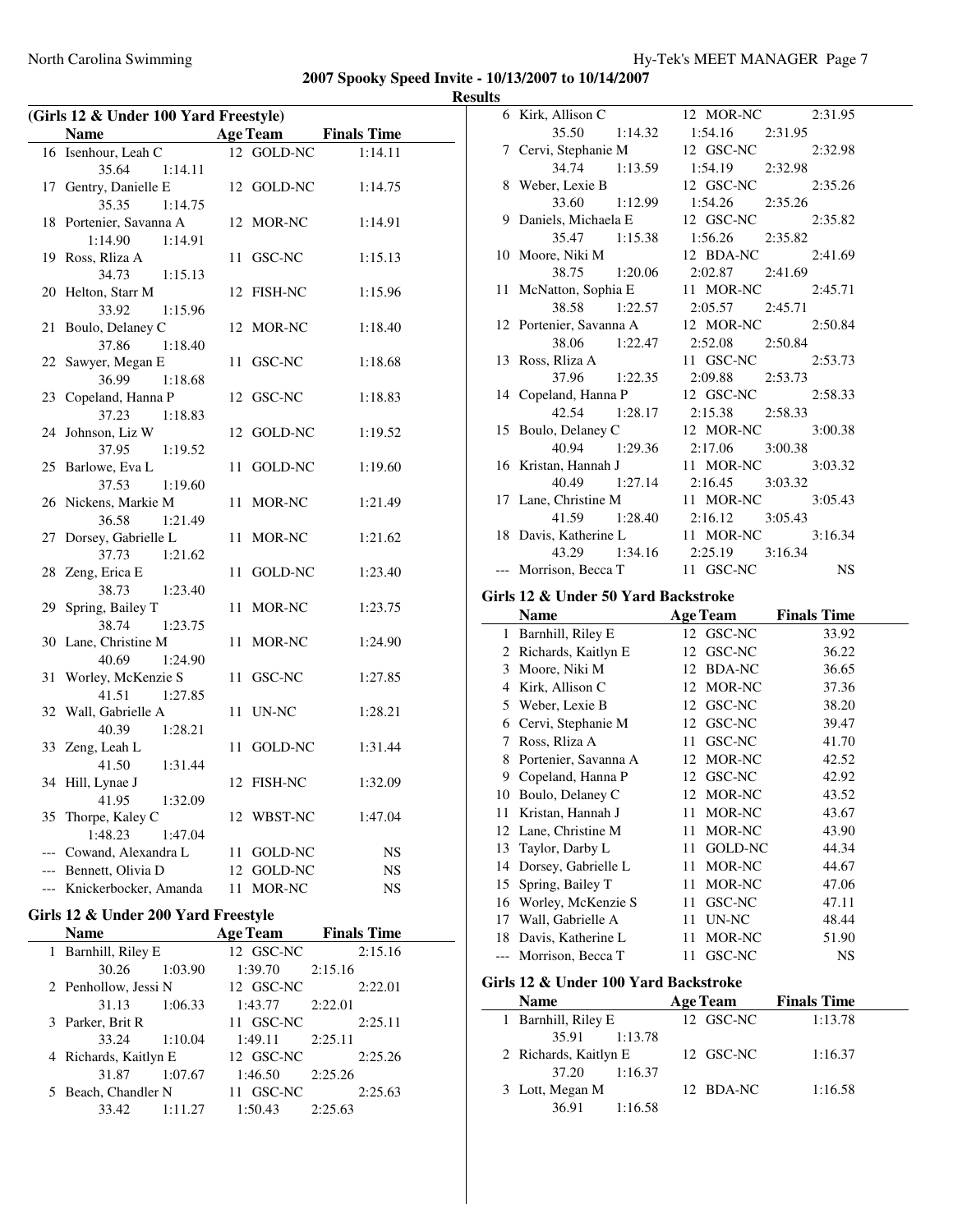$\overline{\phantom{a}}$ 

| (Girls 12 & Under 100 Yard Backstroke) |                                       |      |                 |                    |  |
|----------------------------------------|---------------------------------------|------|-----------------|--------------------|--|
|                                        | <b>Name</b>                           |      | <b>Age Team</b> | <b>Finals Time</b> |  |
|                                        | 4 Moore, Niki M                       |      | 12 BDA-NC       | 1:21.56            |  |
|                                        | 1:20.93<br>1:21.56                    |      |                 |                    |  |
| 5                                      | Turlington, Lillie W                  |      | 11 GOLD-NC      | 1:21.57            |  |
|                                        | 40.00<br>1:21.57                      |      |                 |                    |  |
| 6                                      | Beach, Chandler N                     |      | 11 GSC-NC       | 1:22.55            |  |
|                                        | 40.23<br>1:22.55                      |      |                 |                    |  |
|                                        | 7 Cervi, Stephanie M                  |      | 12 GSC-NC       | 1:23.62            |  |
|                                        | 40.98<br>1:23.62                      |      |                 |                    |  |
|                                        | 8 Gentry, Danielle E                  |      | 12 GOLD-NC      | 1:24.11            |  |
|                                        | 40.70<br>1:24.11                      |      |                 |                    |  |
| 9                                      | Isenhour, Leah C                      |      | 12 GOLD-NC      | 1:25.64            |  |
|                                        | 41.15<br>1:25.64                      |      |                 |                    |  |
|                                        | 10 McNatton, Sophia E                 |      | 11 MOR-NC       | 1:29.19            |  |
|                                        | 42.46<br>1:29.19                      |      |                 |                    |  |
| 11                                     | Morrison, Becca T                     |      | 11 GSC-NC       | 1:30.40            |  |
|                                        | 43.39<br>1:30.40                      |      |                 |                    |  |
|                                        | 12 Johnson, Liz W                     |      | 12 GOLD-NC      | 1:31.11            |  |
|                                        | 43.04<br>1:31.11                      |      |                 |                    |  |
|                                        | 13 Helton, Starr M                    |      | 12 FISH-NC      | 1:32.07            |  |
|                                        | 14 Portenier, Savanna A               |      | 12 MOR-NC       | 1:32.32            |  |
|                                        | 1:32.39 1:32.32                       |      |                 |                    |  |
|                                        | 15 Lane, Christine M                  |      | 11 MOR-NC       | 1:33.34            |  |
|                                        | 1:33.36<br>1:33.34                    |      |                 |                    |  |
|                                        | 16 Dorsey, Gabrielle L                |      | 11 MOR-NC       | 1:33.55            |  |
|                                        | 46.10<br>1:33.55                      |      |                 |                    |  |
|                                        | 17 Sullivan, Jessie G                 |      | 11 MOR-NC       | 1:33.60            |  |
|                                        | 45.06<br>1:33.60                      |      |                 |                    |  |
|                                        | 18 Boulo, Delaney C                   |      | 12 MOR-NC       | 1:34.00            |  |
|                                        | 46.31<br>1:34.00                      |      |                 |                    |  |
|                                        | 19 Copeland, Hanna P                  |      | 12 GSC-NC       | 1:39.65            |  |
|                                        | 1:39.80<br>1:39.65                    |      |                 |                    |  |
|                                        | 20 Zeng, Erica E                      | 11   | GOLD-NC         | 1:41.13            |  |
|                                        | 46.85<br>1:41.13                      |      |                 |                    |  |
| 21                                     | Nickens, Markie M                     |      | 11 MOR-NC       | 1:41.45            |  |
|                                        | 49.42<br>1:41.45                      |      |                 |                    |  |
|                                        | 22 Barlowe, Eva L                     |      | 11 GOLD-NC      | 1:45.15            |  |
|                                        | 51.28<br>1:45.15                      |      |                 |                    |  |
|                                        | 23 Wall, Gabrielle A                  |      | 11 UN-NC        | 1:45.57            |  |
|                                        | 51.15<br>1:45.57                      |      |                 |                    |  |
| 24                                     | Zeng, Leah L                          | 11   | GOLD-NC         | 1:46.58            |  |
|                                        | 1:46.47<br>1:46.58                    |      |                 |                    |  |
| 25                                     | Hill, Lynae J                         |      | 12 FISH-NC      | 1:48.78            |  |
|                                        | 51.79<br>1:48.78                      |      |                 |                    |  |
| 26                                     | Thorpe, Kaley C                       |      | 12 WBST-NC      | 2:06.42            |  |
| $---$                                  | Sauls, Savannah D                     | 11   | GOLD-NC         | DQ                 |  |
|                                        | 52.14<br>DO                           |      |                 |                    |  |
|                                        |                                       |      |                 | DQ                 |  |
|                                        | --- Ross, Rliza A                     | 11 - | GSC-NC          |                    |  |
|                                        | --- Bennett, Olivia D                 |      | 12 GOLD-NC      | NS                 |  |
|                                        | --- Cowand, Alexandra L               | 11 - | GOLD-NC         | NS                 |  |
|                                        | Girls 12 & Under 50 Yard Breaststroke |      |                 |                    |  |
|                                        | Name                                  |      | <b>Age Team</b> | <b>Finals Time</b> |  |
| 1                                      | Daniels, Michaela E                   |      | 12 GSC-NC       | 38.86              |  |
|                                        | 2 Lott, Megan M                       | 12   | <b>BDA-NC</b>   | 39.51              |  |

3 Penhollow, Jessi N 12 GSC-NC 40.39 4 Turlington, Lillie W 11 GOLD-NC 41.11 5 McNatton, Sophia E 11 MOR-NC 41.37

| 6     | Copeland, Hanna P                                      | 12 | GSC-NC          | 42.28              |  |
|-------|--------------------------------------------------------|----|-----------------|--------------------|--|
| 7     | Beach, Chandler N                                      | 11 | GSC-NC          | 42.44              |  |
| 8     | Richards, Kaitlyn E                                    |    | 12 GSC-NC       | 42.92              |  |
| 9     | Zeng, Erica E                                          |    | 11 GOLD-NC      | 42.98              |  |
|       | 10 Kirk, Allison C                                     |    | 12 MOR-NC       | 43.20              |  |
| 11    | Parker, Brit R                                         |    | 11 GSC-NC       | 43.66              |  |
|       | 12 Dorsey, Gabrielle L                                 |    | 11 MOR-NC       | 43.92              |  |
|       | 13 Cervi, Stephanie M                                  |    | 12 GSC-NC       | 44.05              |  |
|       | 14 Weber, Lexie B                                      |    | 12 GSC-NC       | 44.10              |  |
| 15    | Isenhour, Leah C                                       |    | 12 GOLD-NC      | 44.29              |  |
| 16    | Moore, Niki M                                          |    | 12 BDA-NC       | 44.68              |  |
| 17    | Morrison, Becca T                                      |    | 11 GSC-NC       | 44.90              |  |
| 18    | Ross, Rliza A                                          |    | 11 GSC-NC       | 45.62              |  |
|       | 19 Gentry, Danielle E                                  |    | 12 GOLD-NC      | 45.71              |  |
|       | 20 Wall, Gabrielle A                                   |    | 11 UN-NC        | 45.73              |  |
| 21    | Sawyer, Megan E                                        |    | 11 GSC-NC       | 45.97              |  |
|       | 22 Lane, Christine M                                   |    | 11 MOR-NC       | 46.32              |  |
|       | 23 Helton, Starr M                                     |    | 12 FISH-NC      | 47.07              |  |
|       | 24 Boulo, Delaney C                                    |    | 12 MOR-NC       | 47.24              |  |
|       | 25 Johnson, Liz W                                      |    | 12 GOLD-NC      | 47.38              |  |
|       |                                                        |    |                 |                    |  |
|       | 26 Zeng, Leah L                                        |    | 11 GOLD-NC      | 48.05              |  |
| 27    | Spring, Bailey T                                       |    | 11 MOR-NC       | 48.06              |  |
| 28    | Barlowe, Eva L                                         |    | 11 GOLD-NC      | 49.74              |  |
|       | 29 Portenier, Savanna A                                |    | 12 MOR-NC       | 49.88              |  |
|       | 30 Hill, Lynae J                                       |    | 12 FISH-NC      | 49.91              |  |
| 31    | Nickens, Markie M                                      |    | 11 MOR-NC       | 54.19              |  |
|       | 32 Worley, McKenzie S                                  |    | 11 GSC-NC       | 54.71              |  |
| $---$ | Sauls, Savannah D                                      |    | 11 GOLD-NC      | DQ                 |  |
|       |                                                        |    |                 |                    |  |
|       | Cowand, Alexandra L                                    | 11 | GOLD-NC         | <b>NS</b>          |  |
|       | Knickerbocker, Amanda                                  |    | 11 MOR-NC       | <b>NS</b>          |  |
|       | Girls 12 & Under 100 Yard Breaststroke                 |    |                 |                    |  |
|       | <b>Name</b>                                            |    |                 |                    |  |
| 1     |                                                        |    | <b>Age Team</b> | <b>Finals Time</b> |  |
|       | Daniels, Michaela E<br>40.23<br>1:24.99                |    | 12 GSC-NC       | 1:24.99            |  |
|       |                                                        | 12 | <b>GSC-NC</b>   | 1:28.20            |  |
|       | 2 Penhollow, Jessi N<br>41.98<br>1:28.20               |    |                 |                    |  |
|       | 3 Parker, Brit R                                       | 11 | GSC-NC          | 1:30.51            |  |
|       | 43.25<br>1:30.51                                       |    |                 |                    |  |
|       | 4 McNatton, Sophia E                                   |    | 11 MOR-NC       | 1:31.23            |  |
|       | 43.27<br>1:31.23                                       |    |                 |                    |  |
|       | 5 Beach, Chandler N                                    |    | 11 GSC-NC       | 1:33.11            |  |
|       | 44.61<br>1:33.11                                       |    |                 |                    |  |
| 6     | Copeland, Hanna P                                      |    | 12 GSC-NC       | 1:33.29            |  |
|       | 44.20<br>1:33.29                                       |    |                 |                    |  |
| 7     | Taylor, Darby L                                        |    | 11 GOLD-NC      | 1:34.31            |  |
|       | 43.83<br>1:34.31                                       |    |                 |                    |  |
| 8     | Cervi, Stephanie M                                     |    | 12 GSC-NC       | 1:38.01            |  |
|       | 46.17<br>1:38.01                                       |    |                 |                    |  |
| 9     | Dorsey, Gabrielle L                                    |    | 11 MOR-NC       | 1:38.43            |  |
|       | 46.66<br>1:38.43                                       |    |                 |                    |  |
|       | 10 Boulo, Delaney C                                    |    | 12 MOR-NC       | 1:39.37            |  |
|       | 47.47<br>1:39.37                                       |    |                 |                    |  |
| 11    | Lane, Christine M                                      |    | 11 MOR-NC       | 1:42.42            |  |
|       | 47.77<br>1:42.42                                       |    |                 |                    |  |
|       | 12 Wall, Gabrielle A                                   |    | 11 UN-NC        | 1:43.07            |  |
|       | 48.81<br>1:43.07<br>$_{\text{trans}}$ $_{\text{vars}}$ |    | $12$ $MOD$ $M$  | 1.4400             |  |

13 Portenier, Savanna A 12 MOR-NC 1:44.09 49.95 1:44.09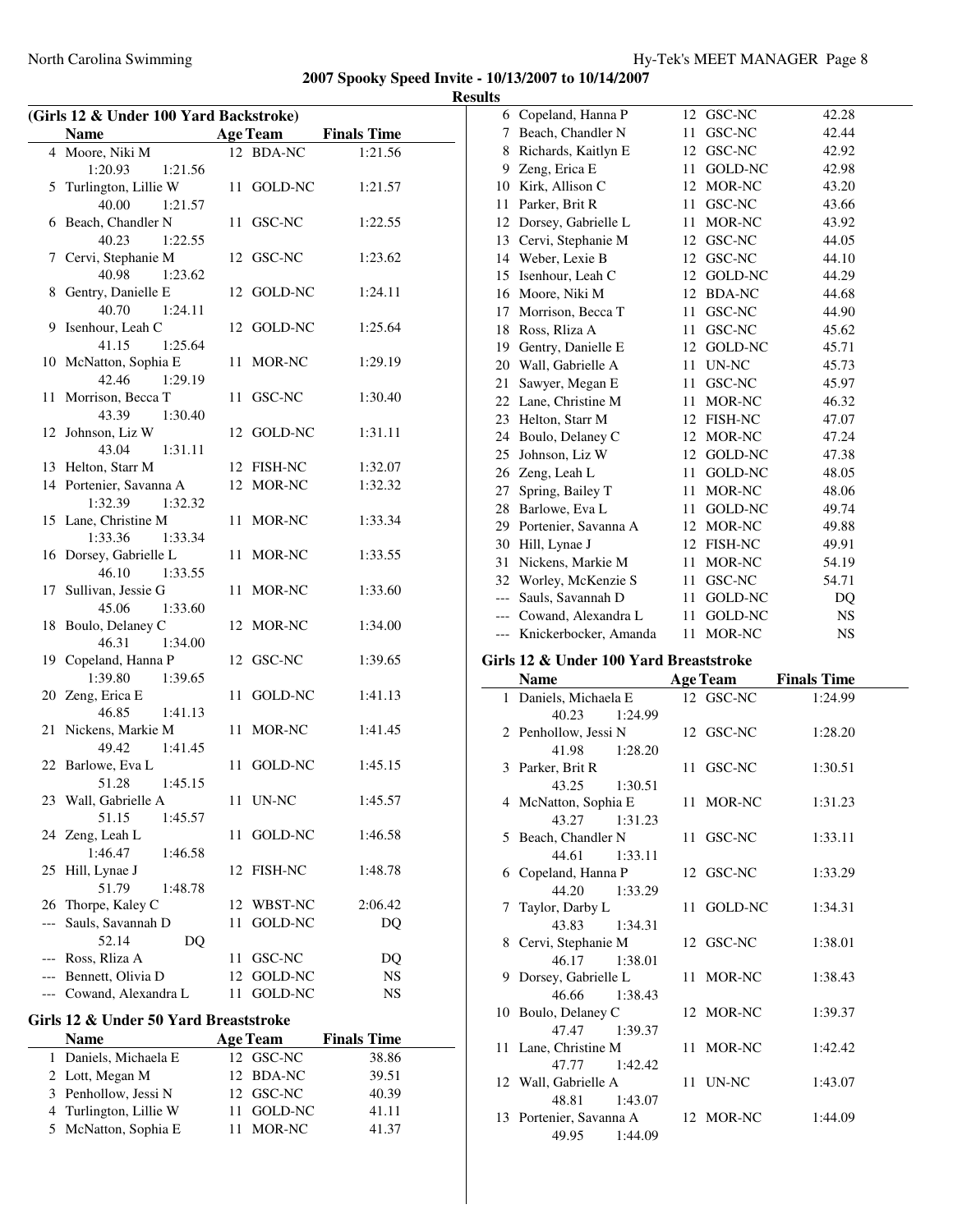| (Girls 12 & Under 100 Yard Breaststroke) |                                      |    |                 |                    |  |  |
|------------------------------------------|--------------------------------------|----|-----------------|--------------------|--|--|
|                                          | Name                                 |    | <b>Age Team</b> | <b>Finals Time</b> |  |  |
|                                          | 14 Davis, Katherine L                | 11 | MOR-NC          | 1:50.80            |  |  |
|                                          | 51.51<br>1:50.80                     |    |                 |                    |  |  |
|                                          | 15 Worley, McKenzie S                | 11 | GSC-NC          | 1:58.48            |  |  |
|                                          | 57.74<br>1:58.48                     |    |                 |                    |  |  |
|                                          | Morrison, Becca T                    |    | 11 GSC-NC       | NS                 |  |  |
| Girls 12 & Under 50 Yard Butterfly       |                                      |    |                 |                    |  |  |
|                                          | Name                                 |    | <b>Age Team</b> | <b>Finals Time</b> |  |  |
|                                          | 1 Barnhill, Riley E                  |    | 12 GSC-NC       | 32.25              |  |  |
|                                          | 2 Kirk, Allison C                    |    | 12 MOR-NC       | 33.55              |  |  |
|                                          | 3 Weber, Lexie B                     |    | 12 GSC-NC       | 35.46              |  |  |
|                                          | 4 Parker, Brit R                     |    | 11 GSC-NC       | 35.98              |  |  |
|                                          | 5 Richards, Kaitlyn E                |    | 12 GSC-NC       | 36.53              |  |  |
|                                          | 6 Ross, Rliza A                      | 11 | GSC-NC          | 37.21              |  |  |
|                                          | 7 Beach, Chandler N                  | 11 | GSC-NC          | 37.41              |  |  |
|                                          | 8 Moore, Niki M                      |    | 12 BDA-NC       | 37.47              |  |  |
|                                          | 9 Daniels, Michaela E                |    | 12 GSC-NC       | 38.12              |  |  |
|                                          | 10 McNatton, Sophia E                |    | 11 MOR-NC       | 39.16              |  |  |
|                                          | 11 Boulo, Delaney C                  |    | 12 MOR-NC       | 43.28              |  |  |
|                                          | 12 Dorsey, Gabrielle L               |    | 11 MOR-NC       | 43.39              |  |  |
|                                          | 13 Kristan, Hannah J                 |    | 11 MOR-NC       | 45.72              |  |  |
|                                          | 14 Worley, McKenzie S                |    | 11 GSC-NC       | 46.61              |  |  |
| 15                                       | Taylor, Darby L                      |    | 11 GOLD-NC      | 48.81              |  |  |
|                                          | 16 Spring, Bailey T                  |    | 11 MOR-NC       | 50.24              |  |  |
|                                          | 17 Davis, Katherine L                | 11 | MOR-NC          | 52.84              |  |  |
|                                          | 18 Wall, Gabrielle A                 | 11 | UN-NC           | 54.51              |  |  |
| $---$                                    | Penhollow, Jessi N                   | 12 | GSC-NC          | DQ                 |  |  |
|                                          |                                      |    |                 |                    |  |  |
|                                          | Girls 12 & Under 100 Yard Butterfly  |    |                 |                    |  |  |
|                                          | <b>Name</b>                          |    | <b>Age Team</b> | <b>Finals Time</b> |  |  |
| 1                                        | Penhollow, Jessi N                   |    | 12 GSC-NC       | 1:12.60            |  |  |
|                                          | 32.65<br>1:12.60                     |    |                 |                    |  |  |
|                                          | 2 Barnhill, Riley E                  |    | 12 GSC-NC       | 1:14.52            |  |  |
|                                          | 33.94<br>1:14.52                     |    |                 |                    |  |  |
|                                          | 3 Kirk, Allison C                    |    | 12 MOR-NC       | 1:15.54            |  |  |
|                                          | 36.48<br>1:15.54                     |    |                 |                    |  |  |
|                                          | 4 Parker, Brit R                     | 11 | GSC-NC          | 1:22.11            |  |  |
|                                          | 37.23<br>1:22.11<br>5 Weber, Lexie B |    | 12 GSC-NC       | 1:25.40            |  |  |
|                                          | 38.02<br>1:25.40                     |    |                 |                    |  |  |
|                                          | 6 Daniels, Michaela E                |    | 12 GSC-NC       | 1:26.46            |  |  |
|                                          | 1:26.46<br>39.96                     |    |                 |                    |  |  |
|                                          | 7 Sullivan, Jessie G                 | 11 | MOR-NC          | 1:31.88            |  |  |
|                                          | 38.61<br>1:31.88                     |    |                 |                    |  |  |
|                                          | 8 Worley, McKenzie S                 | 11 | GSC-NC          | 1:42.13            |  |  |
|                                          | 49.78<br>1:42.13                     |    |                 |                    |  |  |
| 9                                        | Sawyer, Megan E                      | 11 | GSC-NC          | 1:50.59            |  |  |
|                                          | 50.73<br>1:50.59                     |    |                 |                    |  |  |
| 10                                       | Thorpe, Kaley C                      |    | 12 WBST-NC      | 2:01.31            |  |  |
|                                          | 55.93<br>2:01.31                     |    |                 |                    |  |  |
|                                          | --- Bennett, Olivia D                |    | 12 GOLD-NC      | <b>NS</b>          |  |  |
|                                          | --- Knickerbocker, Amanda            |    | 11 MOR-NC       | NS                 |  |  |
|                                          |                                      |    |                 |                    |  |  |
|                                          | Girls 12 & Under 100 Yard IM         |    |                 |                    |  |  |
|                                          | Name                                 |    | <b>Age Team</b> | <b>Finals Time</b> |  |  |

1 Barnhill, Riley E 12 GSC-NC 1:14.17

33.58 1:14.17

| <b>Results</b> |                                                            |                      |                         |
|----------------|------------------------------------------------------------|----------------------|-------------------------|
|                | 2 Penhollow, Jessi N                                       | 12 GSC-NC            | 1:16.87                 |
|                | 36.31<br>1:16.87<br>3 Richards, Kaitlyn E                  | 12 GSC-NC            | 1:17.72                 |
|                | 36.64<br>1:17.72                                           |                      |                         |
|                | 4 Kirk, Allison C<br>35.82<br>1:19.07                      | 12 MOR-NC            | 1:19.07                 |
|                | 5 Parker, Brit R                                           | 11 GSC-NC            | 1:20.32                 |
|                | 39.75<br>1:20.32<br>6 Beach, Chandler N                    | 11 GSC-NC            | 1:21.50                 |
|                | 39.42<br>1:21.50<br>7 Weber, Lexie B                       | 12 GSC-NC            | 1:21.67                 |
|                | 38.02<br>1:21.67<br>8 Daniels, Michaela E                  | 12 GSC-NC            | 1:22.03                 |
|                | 40.53<br>1:22.03<br>9 Cervi, Stephanie M                   | 12 GSC-NC            | 1:22.56                 |
|                | 37.26<br>1:22.56<br>10 Moore, Niki M                       | 12 BDA-NC            | 1:22.73                 |
|                | 39.90<br>1:22.73<br>11 Ross, Rliza A                       | 11 GSC-NC            | 1:26.64                 |
|                | 39.46<br>1:26.64<br>12 McNatton, Sophia E                  | 11 MOR-NC            | 1:27.16                 |
|                | 43.10<br>1:27.16<br>13 Copeland, Hanna P                   | 12 GSC-NC            | 1:30.27                 |
|                | 46.75<br>1:30.27<br>14 Dorsey, Gabrielle L                 | 11 MOR-NC            | 1:32.55                 |
|                | 44.10<br>1:32.55<br>15 Portenier, Savanna A                | 12 MOR-NC            | 1:32.88                 |
|                | 45.44<br>1:32.88<br>16 Lane, Christine M                   | 11 MOR-NC            | 1:33.68                 |
|                | 43.18<br>1:33.68<br>17 Taylor, Darby L<br>47.23<br>1:33.95 | 11 GOLD-NC           | 1:33.95                 |
|                | 18 Worley, McKenzie S                                      | 11 GSC-NC            | 1:34.64                 |
|                | 19 Kristan, Hannah J<br>44.50<br>1:38.05                   | 11 MOR-NC            | 1:38.05                 |
|                | 20 Spring, Bailey T<br>49.45<br>1:40.31                    | 11 MOR-NC            | 1:40.31                 |
|                | 21 Wall, Gabrielle A<br>51.56<br>1:42.15                   | 11 UN-NC             | 1:42.15                 |
|                | --- Morrison, Becca T                                      | 11 GSC-NC            | NS                      |
|                | Girls 12 & Under 200 Yard Freestyle Relay                  |                      |                         |
|                | Team                                                       | Relay                | <b>Finals Time</b>      |
| 1              | GSC-NC                                                     | В                    | 2:06.54                 |
|                | 1) Weber, Lexie B 12                                       | 2) Parker, Brit R 11 |                         |
|                | 3) Daniels, Michaela E 12                                  |                      | 4) Morrison, Becca T 11 |
|                |                                                            |                      |                         |

| 2 MOR-NC<br>2:21.83<br>А<br>1:05.07<br>31.77<br>1:45.87<br>2:21.83<br>MOR-NC<br>2:43.00<br>в<br>3<br>38.85<br>1:20.44<br>2:02.96<br>2:43.00<br>3:00.76<br>GOLD-NC<br>A<br>1:41.07<br>2:29.82<br>3:00.76<br>53.03<br>GSC-NC<br>А<br>DO<br>---<br>1) Barnhill, Riley E 12<br>2) Beach, Chandler N 11<br>3) Richards, Kaitlyn E 12<br>4) Penhollow, Jessi N 12<br>1:31.06<br>30.25<br>1:00.88<br>)( ) | 31.75 | 1:02.07 | 1:34.77 | 2:06.54 |
|----------------------------------------------------------------------------------------------------------------------------------------------------------------------------------------------------------------------------------------------------------------------------------------------------------------------------------------------------------------------------------------------------|-------|---------|---------|---------|
|                                                                                                                                                                                                                                                                                                                                                                                                    |       |         |         |         |
|                                                                                                                                                                                                                                                                                                                                                                                                    |       |         |         |         |
|                                                                                                                                                                                                                                                                                                                                                                                                    |       |         |         |         |
|                                                                                                                                                                                                                                                                                                                                                                                                    |       |         |         |         |
|                                                                                                                                                                                                                                                                                                                                                                                                    |       |         |         |         |
|                                                                                                                                                                                                                                                                                                                                                                                                    |       |         |         |         |
|                                                                                                                                                                                                                                                                                                                                                                                                    |       |         |         |         |
|                                                                                                                                                                                                                                                                                                                                                                                                    |       |         |         |         |
|                                                                                                                                                                                                                                                                                                                                                                                                    |       |         |         |         |
|                                                                                                                                                                                                                                                                                                                                                                                                    |       |         |         |         |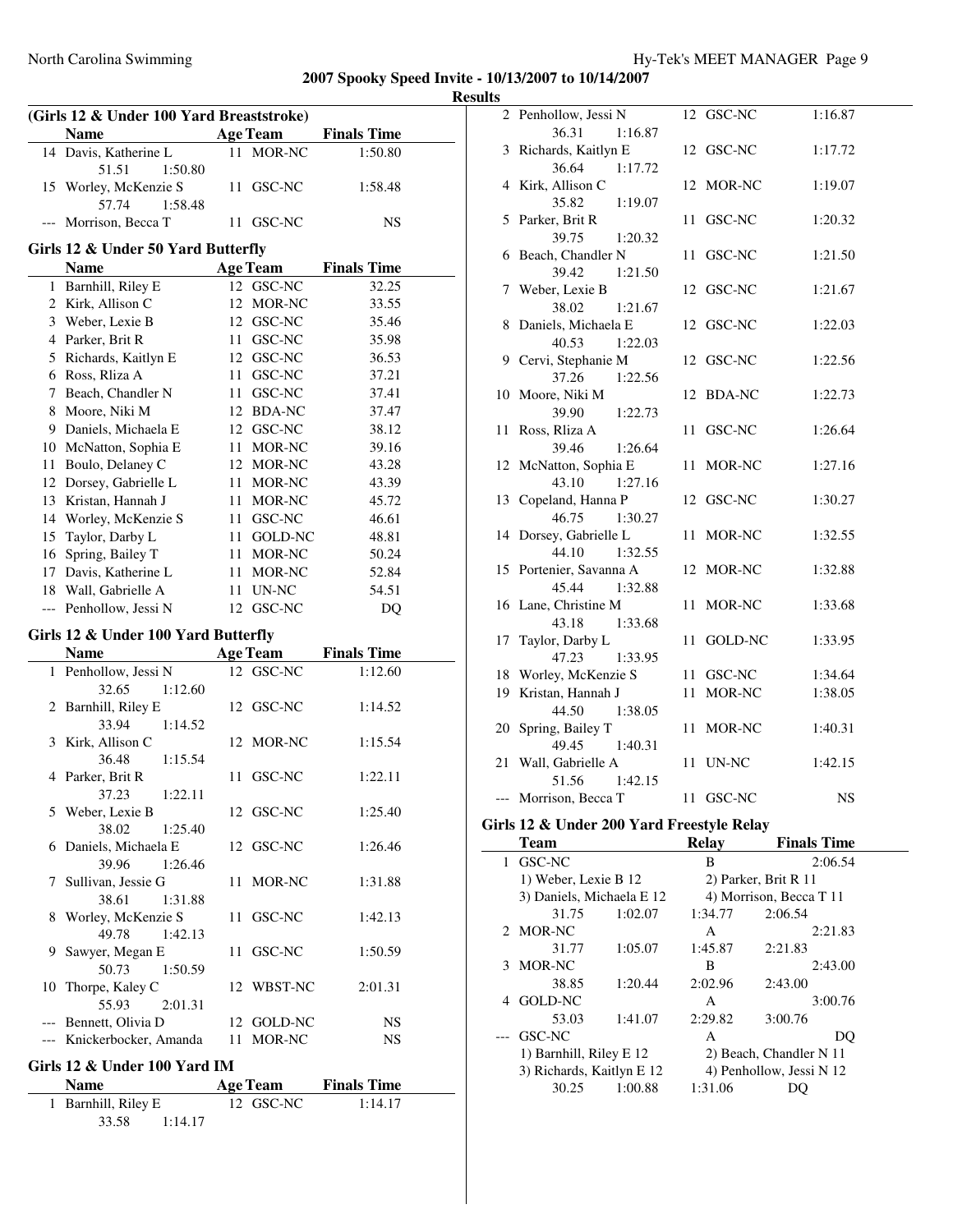|   | <b>Team</b>              |         | Relay   | <b>Finals Time</b>        |  |
|---|--------------------------|---------|---------|---------------------------|--|
| 1 | GSC-NC                   |         | A       | 2:18.94                   |  |
|   | 1) Barnhill, Riley E 12  |         |         | 2) Beach, Chandler N 11   |  |
|   | 3) Penhollow, Jessi N 12 |         |         | 4) Richards, Kaitlyn E 12 |  |
|   | 34.74                    | 1:16.51 | 1:49.26 | 2:18.94                   |  |
|   | 2 GSC-NC                 |         | B       | 2:30.85                   |  |
|   | 1) Weber, Lexie B 12     |         |         | 2) Daniels, Michaela E 12 |  |
|   | 3) Parker, Brit R 11     |         |         | 4) Morrison, Becca T 11   |  |
|   | 42.42                    | 1:22.48 | 1:59.44 | 2:30.85                   |  |
|   | 3 MOR-NC                 |         | A       | 2:34.58                   |  |
|   | 45.85                    | 1:27.35 | 2:00.29 | 2:34.58                   |  |
| 4 | GOLD-NC                  |         | A       | 2:47.73                   |  |
|   | 44.12                    | 1:31.06 | 2:13.36 | 2:47.73                   |  |
|   | --- MOR-NC               |         | B       | DO                        |  |
|   | 48.52                    | 1:35.36 | 2:19.04 | DO                        |  |
|   | GOLD-NC                  |         | B       | NS                        |  |

# **Boys 8 & Under 25 Yard Freestyle**

|     | Name                  |   | <b>Age Team</b> | <b>Finals Time</b> |
|-----|-----------------------|---|-----------------|--------------------|
| 1   | Andrews, Kevin D      | 8 | GSC-NC          | 16.15              |
| 2   | Lovenberg, Tony R     | 8 | GSC-NC          | 16.64              |
| 3   | Cera, Tucker J        | 8 | MOR-NC          | 17.61              |
| 4   | Johnson, Adam G       | 8 | <b>GOLD-NC</b>  | 17.65              |
| 5   | Turlington, Noel N    | 7 | <b>GOLD-NC</b>  | 18.29              |
| 6   | Humphreys, Grant H    | 7 | GSC-NC          | 18.62              |
| 7   | Chastain, Zechariah D | 8 | WBST-NC         | 18.75              |
| 8   | Weber, Riley J        | 7 | GSC-NC          | 19.65              |
| 9   | Bradley, Eli B        | 8 | <b>GOLD-NC</b>  | 20.12              |
| 10  | Svadeba, Eric M       | 8 | MOR-NC          | 20.42              |
| 11  | Brown, Zachary H      | 7 | MOR-NC          | 20.44              |
| 12  | Pishko, Joshua S      | 7 | MOR-NC          | 21.47              |
| 13  | Plaskonos, Simon P    | 6 | MOR-NC          | 22.02              |
| 14  | Drda, Nicholas V      | 7 | MOR-NC          | 22.85              |
| 15  | Taylor, Reid          | 5 | <b>GOLD-NC</b>  | 24.22              |
| 16  | Worley, Spencer M     | 7 | GSC-NC          | 25.24              |
| 17  | Flower, Jordan J      | 6 | GOLD-NC         | 29.92              |
| 18  | Pluska, Benjamin P    | 7 | MOR-NC          | 30.41              |
| 19  | Lyon, Jack A          | 6 | <b>GOLD-NC</b>  | 31.51              |
| 20  | Cowand, Wes W         | 6 | <b>GOLD-NC</b>  | 35.10              |
| 21  | Beach, Braeden L      | 5 | GSC-NC          | 48.53              |
| --- | Klose, Tyson S        | 8 | MOR-NC          | <b>NS</b>          |

# **Boys 8 & Under 50 Yard Freestyle**

|    | Name                     |   | <b>Age Team</b> | <b>Finals Time</b> |
|----|--------------------------|---|-----------------|--------------------|
| 1  | Andrews, Kevin D         | 8 | GSC-NC          | 35.20              |
|    | 2 Lovenberg, Tony R      | 8 | GSC-NC          | 35.49              |
| 3  | Johnson, Adam G          | 8 | GOLD-NC         | 39.14              |
| 4  | Humphreys, Grant H       |   | GSC-NC          | 42.41              |
| 5  | McVey, Matthew E         | 8 | MOR-NC          | 42.69              |
| 6  | Lawton, Nicholas B       |   | MOR-NC          | 42.78              |
| 7  | Weber, Riley J           |   | GSC-NC          | 43.30              |
| 8  | Fischetti, Christopher C | 8 | MOR-NC          | 43.84              |
| 9  | DeRonja, Frank S         | 8 | MOR-NC          | 44.51              |
| 10 | Bradley, Eli B           | 8 | GOLD-NC         | 45.32              |
| 11 | Pishko, Joshua S         |   | MOR-NC          | 48.77              |
| 12 | Taylor, Reid             | 5 | GOLD-NC         | 53.05              |
| 13 | Worley, Spencer M        |   | GSC-NC          | 57.60              |
|    | 14 Cowand, Wes W         |   | <b>GOLD-NC</b>  | 1:15.69            |

| Boys 8 & Under 25 Yard Backstroke |                          |   |                 |                    |  |  |
|-----------------------------------|--------------------------|---|-----------------|--------------------|--|--|
|                                   | <b>Name</b>              |   | <b>Age Team</b> | <b>Finals Time</b> |  |  |
| 1                                 | Bradley, Eli B           | 8 | GOLD-NC         | 21.65              |  |  |
| 2                                 | Chastain, Zechariah D    | 8 | WBST-NC         | 22.73              |  |  |
| 3                                 | Johnson, Adam G          | 8 | GOLD-NC         | 23.16              |  |  |
| 4                                 | Turlington, Noel N       | 7 | <b>GOLD-NC</b>  | 23.30              |  |  |
| 5                                 | DeRonja, Frank S         | 8 | MOR-NC          | 23.55              |  |  |
| 6                                 | Fischetti, Christopher C | 8 | MOR-NC          | 23.58              |  |  |
| 7                                 | Humphreys, Grant H       | 7 | GSC-NC          | 24.71              |  |  |
| 8                                 | Brown, Zachary H         | 7 | MOR-NC          | 24.85              |  |  |
| 9                                 | Svadeba, Eric M          | 8 | MOR-NC          | 26.18              |  |  |
| 10                                | McVey, Matthew E.        | 8 | MOR-NC          | 27.83              |  |  |
| 11                                | Weber, Riley J           | 7 | GSC-NC          | 27.84              |  |  |
| 12                                | Pluska, Benjamin P       | 7 | MOR-NC          | 28.21              |  |  |
| 13                                | Plaskonos, Simon P       | 6 | MOR-NC          | 28.62              |  |  |
| 14                                | Klose, Tyson S           | 8 | MOR-NC          | 29.15              |  |  |
| 15                                | Drda, Nicholas V         | 7 | MOR-NC          | 29.84              |  |  |
| 16                                | Pishko, Joshua S         | 7 | MOR-NC          | 30.77              |  |  |
| 17                                | Worley, Spencer M        | 7 | GSC-NC          | 34.15              |  |  |
| 18                                | Cowand, Wes W            | 6 | <b>GOLD-NC</b>  | 35.21              |  |  |
|                                   | Flower, Jordan J         | 6 | GOLD-NC         | DQ                 |  |  |
| ---                               | Lyon, Jack A             | 6 | <b>GOLD-NC</b>  | <b>NS</b>          |  |  |

# **Boys 8 & Under 25 Yard Breaststroke**

|       | <b>Name</b>                                 | <b>Age Team</b>     | <b>Finals Time</b>           |
|-------|---------------------------------------------|---------------------|------------------------------|
| 1     | Lovenberg, Tony R                           | GSC-NC<br>8         | 23.25                        |
| 2     | Cera, Tucker J                              | MOR-NC<br>8         | 23.68                        |
| 3     | Andrews, Kevin D                            | GSC-NC<br>8         | 25.26                        |
| 4     | Fischetti, Christopher C                    | MOR-NC<br>8         | 25.59                        |
| 5     | DeRonja, Frank S                            | MOR-NC<br>8         | 25.85                        |
| 6     | Brown, Zachary H                            | MOR-NC<br>7         | 26.99                        |
| 7     | Turlington, Noel N                          | <b>GOLD-NC</b><br>7 | 27.11                        |
| 8     | McVey, Matthew E                            | MOR-NC<br>8         | 27.50                        |
| 9     | Plaskonos, Simon P                          | MOR-NC<br>6         | 29.13                        |
| 10    | Lawton, Nicholas B                          | MOR-NC<br>7         | 30.55                        |
| 11    | Taylor, Reid                                | <b>GOLD-NC</b><br>5 | 30.88                        |
| 12    | Pluska, Benjamin P                          | MOR-NC<br>7         | 33.67                        |
| 13    | Worley, Spencer M                           | GSC-NC<br>7         | 33.75                        |
| 14    | Drda, Nicholas V                            | MOR-NC<br>7         | 33.94                        |
| 15    | Svadeba, Eric M                             | MOR-NC<br>8         | 34.12                        |
| 16    | Weber, Riley J                              | <b>GSC-NC</b><br>7  | 37.73                        |
| $---$ | Bradley, Eli B                              | <b>GOLD-NC</b><br>8 | DO                           |
|       | Humphreys, Grant H                          | GSC-NC<br>7         | DQ                           |
|       | Klose, Tyson S                              | MOR-NC<br>8         | NS.                          |
|       | <b>Boys 8 &amp; Under 25 Yard Butterfly</b> |                     |                              |
|       | <b>Name</b>                                 | <b>Age Team</b>     | <b>Finals Time</b>           |
| 1     | Andrews, Kevin D                            | GSC-NC<br>8         | 20.32                        |
| 2     | Cera, Tucker J                              | MOR-NC<br>8         | 21.82                        |
| 3     | Chastain, Zechariah D                       | WBST-NC<br>8        | 21.95                        |
|       | 11 m n                                      | 0.000M              | $\bigcap \overline{\bigcap}$ |

|                       |           | ----  |
|-----------------------|-----------|-------|
| 4 Lovenberg, Tony R   | 8 GSC-NC  | 22.71 |
| 5 Johnson, Adam G     | 8 GOLD-NC | 23.52 |
| 6 McVey, Matthew E    | 8 MOR-NC  | 25.10 |
| 7 Brown, Zachary H    | 7 MOR-NC  | 25.62 |
| 8 Lawton, Nicholas B  | 7 MOR-NC  | 26.53 |
| 9 Plaskonos, Simon P  | 6 MOR-NC  | 29.97 |
| 10 Drda, Nicholas V   | 7 MOR-NC  | 33.82 |
| 11 Pluska, Benjamin P | 7 MOR-NC  | 35.15 |
| 12 Pishko, Joshua S   | MOR-NC    | 37.45 |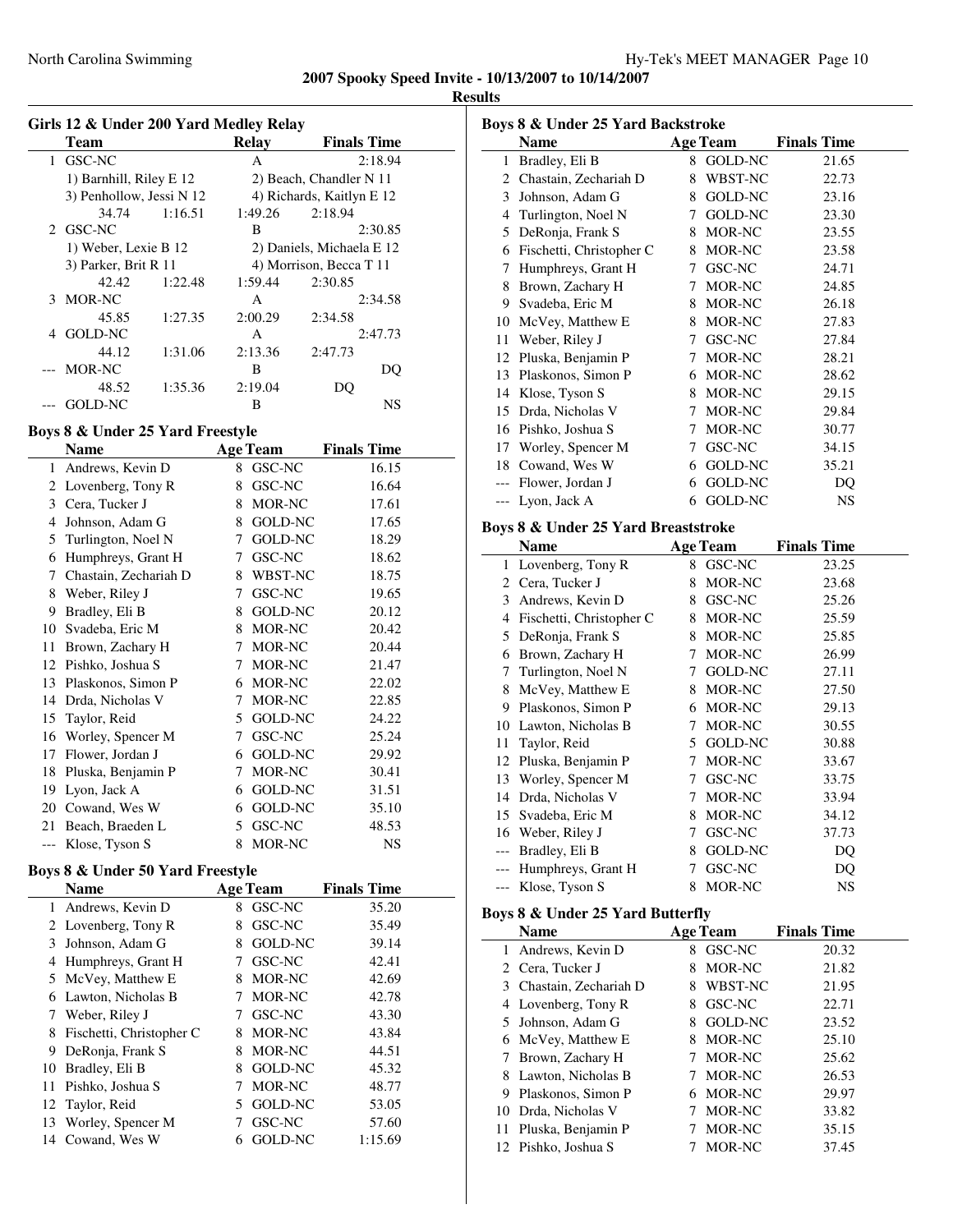| (Boys 8 & Under 25 Yard Butterfly) |         |  |                 |                    |  |
|------------------------------------|---------|--|-----------------|--------------------|--|
| <b>Name</b>                        |         |  | <b>Age Team</b> | <b>Finals Time</b> |  |
| 13 Cowand, Wes W                   |         |  | 6 GOLD-NC       | 39.94              |  |
| 14 Lyon, Jack A                    |         |  | 6 GOLD-NC       | 41.62              |  |
| Boys 8 & Under 100 Yard IM         |         |  |                 |                    |  |
| <b>Name</b>                        |         |  | <b>Age Team</b> | <b>Finals Time</b> |  |
| 1 Cera, Tucker J                   |         |  | 8 MOR-NC        | 1:40.87            |  |
| 51.36                              | 1:40.87 |  |                 |                    |  |
| 2 Chastain, Zechariah D            |         |  | 8 WBST-NC       | 1:43.24            |  |
| 47.33                              | 1:43.24 |  |                 |                    |  |
| 3 Turlington, Noel N               |         |  | 7 GOLD-NC       | 1:51.48            |  |
| 52.49                              | 1:51.48 |  |                 |                    |  |
| 4 DeRonja, Frank S                 |         |  | 8 MOR-NC        | 1:53.31            |  |
| 52.24                              | 1:53.31 |  |                 |                    |  |
| 5 Fischetti, Christopher C         |         |  | 8 MOR-NC        | 1:54.08            |  |
| 58.58                              | 1:54.08 |  |                 |                    |  |
| 6 Lawton, Nicholas B               |         |  | 7 MOR-NC        | 1:54.13            |  |
| 54.58                              | 1:54.13 |  |                 |                    |  |
| 7 Taylor, Reid                     |         |  | 5 GOLD-NC       | 1:59.40            |  |
| 1:00.43                            | 1:59.40 |  |                 |                    |  |
| 8 Svadeba, Eric M                  |         |  | 8 MOR-NC        | 2:15.20            |  |
| 1:01.39                            | 2:15.20 |  |                 |                    |  |
| D.  0.0. T J 400 V.  J. E D. J. .  |         |  |                 |                    |  |

#### **Boys 8 & Under 100 Yard Freestyle Relay**

| Team                    |         | <b>Relay</b> | <b>Finals Time</b>     |
|-------------------------|---------|--------------|------------------------|
| GSC-NC                  |         | A            | 1:11.41                |
| 1) Humphreys, Grant H 7 |         |              | 2) Lovenberg, Tony R 8 |
| 3) Andrews, Kevin D 8   |         |              | 4) Weber, Riley J 7    |
| 35.70                   | 1:11.41 |              |                        |
| 2 GOLD-NC               |         | A            | 1:17.39                |
| 40.92                   | 1:17.39 |              |                        |
| MOR-NC<br>3             |         | A            | 1:17.47                |
| 41.08                   | 1:17.47 |              |                        |
| MOR-NC                  |         | В            | 1:31.01                |
| 53.27                   | 1:31.01 |              |                        |

### **Boys 10 & Under 50 Yard Freestyle**

 $\overline{\phantom{a}}$ 

|    | Name                   |    | <b>Age Team</b> | <b>Finals Time</b> |
|----|------------------------|----|-----------------|--------------------|
| 1  | Quinn, Neal M          |    | 10 MOR-NC       | 33.05              |
| 2  | Holsten, John T        | 9  | WBST-NC         | 33.31              |
| 3  | Lovenberg, Eric W      | 9  | GSC-NC          | 33.55              |
| 4  | Weber, Jacob M         | 10 | GSC-NC          | 33.76              |
| 5  | Meginty, Ishmael P     | 10 | <b>FISH-NC</b>  | 34.34              |
| 6  | Beach, Mason P         | 9  | GSC-NC          | 37.35              |
| 7  | Johnson, Jo R          | 10 | <b>GOLD-NC</b>  | 37.91              |
| 8  | Helton, Dante C        | 10 | <b>FISH-NC</b>  | 38.32              |
| 9  | Raymond, Christopher W | 10 | MOR-NC          | 38.71              |
| 10 | Drda, Andrew R         | 9  | MOR-NC          | 39.97              |
| 11 | Janssen, Benjamin P    | 9  | GOLD-NC         | 40.46              |
| 12 | Butler, Harrison P     | 10 | MOR-NC          | 41.01              |
| 13 | Conway, Andrew C       | 9  | GSC-NC          | 41.63              |
| 14 | Prather, John M        | 10 | MOR-NC          | 43.53              |
| 15 | Hall, Will W           | 9  | MOR-NC          | 43.64              |
| 16 | Cassidy, Robert        | 10 | FISH-NC         | 44.04              |
| 17 | Fulford, Austin C      | 9  | MOR-NC          | 45.28              |
| 18 | Perkins, Chase C       | 10 | <b>BDA-NC</b>   | 47.87              |
| 19 | Faller, Jack T         | 9  | MOR-NC          | 48.61              |
| 20 | Carter, John R         | 9  | MOR-NC          | 48.74              |
| 21 | Shahady, Michael R     | 9  | MOR-NC          | 50.32              |

| 22 Bowker, Adam L                  | 9 GOLD-NC       | 56.34              |  |
|------------------------------------|-----------------|--------------------|--|
| 23 McNatton, Drew W                | 9 MOR-NC        | 58.60              |  |
|                                    |                 |                    |  |
| Boys 10 & Under 100 Yard Freestyle |                 |                    |  |
| <b>Name</b>                        | <b>Age Team</b> | <b>Finals Time</b> |  |
| 1 Lovenberg, Eric W                | 9 GSC-NC        | 1:11.72            |  |
| 34.04<br>1:11.72                   |                 |                    |  |
| 2 Holsten, John T                  | 9 WBST-NC       | 1:14.00            |  |
| 35.06<br>1:14.00                   |                 |                    |  |
| 3 Weber, Jacob M                   | 10 GSC-NC       | 1:15.52            |  |
| 35.56<br>1:15.52                   |                 |                    |  |
| 4 Mcginty, Ishmael P               | 10 FISH-NC      | 1:19.53            |  |
| 38.78<br>1:19.53                   |                 |                    |  |
| 5 Beach, Mason P                   | 9 GSC-NC        | 1:19.82            |  |
| 38.62<br>1:19.82                   |                 |                    |  |
| 6 Johnson, Jo R                    | 10 GOLD-NC      | 1:19.91            |  |
| 1:19.91<br>38.79                   |                 |                    |  |
| 7 Helton, Dante C                  | 10 FISH-NC      | 1:24.41            |  |
| 40.37<br>1:24.41                   |                 |                    |  |
| 8 Raymond, Christopher W           | 10 MOR-NC       | 1:25.74            |  |
| 40.00<br>1:25.74                   |                 |                    |  |
| 9 Janssen, Benjamin P              | 9 GOLD-NC       | 1:28.26            |  |
| 42.26<br>1:28.26                   | 9 MOR-NC        |                    |  |
| 10 Drda, Andrew R<br>41.55         |                 | 1:28.31            |  |
| 1:28.31<br>11 Butler, Harrison P   | 10 MOR-NC       | 1:28.82            |  |
| 40.75<br>1:28.82                   |                 |                    |  |
| 12 Hall, Will W                    | 9 MOR-NC        | 1:34.88            |  |
| 45.43<br>1:34.88                   |                 |                    |  |
| 13 Prather, John M                 | 10 MOR-NC       | 1:35.10            |  |
| 43.39<br>1:35.10                   |                 |                    |  |
| 14 Conway, Andrew C                | 9 GSC-NC        | 1:35.73            |  |
| 42.83<br>1:35.73                   |                 |                    |  |
| 15 Faller, Jack T                  | 9 MOR-NC        | 1:38.17            |  |
| 38.42<br>1:38.17                   |                 |                    |  |
| 16 Cassidy, Robert                 | 10 FISH-NC      | 1:40.22            |  |
| 46.36<br>1:40.22                   |                 |                    |  |
| 17 Fulford, Austin C               | 9 MOR-NC        | 1:42.73            |  |
| 1:42.73<br>44.43                   |                 |                    |  |
| 18 Perkins, Chase C                | 10 BDA-NC       | 1:43.52            |  |
| 47.37<br>1:43.52                   |                 |                    |  |
| 19 Carter, John R                  | 9 MOR-NC        | 1:45.87            |  |
| 45.85<br>1:45.87                   |                 |                    |  |
| 20 Shahady, Michael R              | 9 MOR-NC        | 1:48.64            |  |
| 51.17<br>1:48.64                   |                 |                    |  |
| 21 McNatton, Drew W                | 9 MOR-NC        | 2:00.64            |  |
| 55.36<br>2:00.64                   |                 |                    |  |
| 22 Bowker, Adam L                  | 9 GOLD-NC       | 2:02.39            |  |
| --- Quinn, Neal M                  | 10 MOR-NC       | NS                 |  |
| Boys 10 & Under 200 Yard Freestyle |                 |                    |  |
| <b>Name</b>                        | <b>Age Team</b> | <b>Finals Time</b> |  |
| 1 Lovenberg, Eric W                | 9 GSC-NC        | 2:37.12            |  |
| 35.32<br>1:16.11                   | 1:57.62         | 2:37.12            |  |
| 2 Lovenberg, Tony R                | 8 GSC-NC        | 2:50.23            |  |
| 37.82<br>1:24.17                   | 2:11.27         | 2:50.23            |  |
| 3 Holsten, John T                  | 9 WBST-NC       | 2:50.32            |  |
| 38.64<br>1:22.58                   | 2:06.99         | 2:50.32            |  |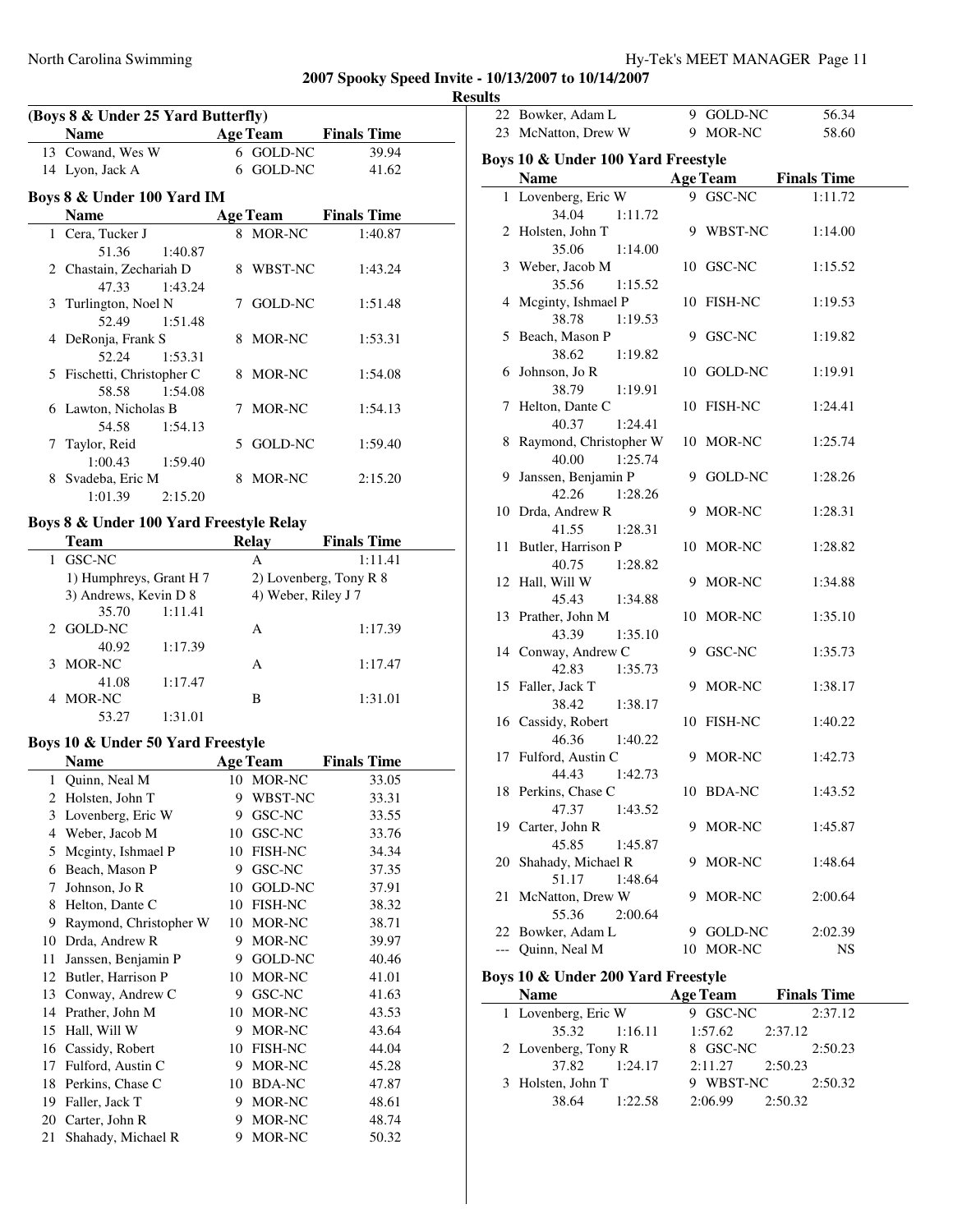#### **Results**

| (Boys 10 & Under 200 Yard Freestyle) |                                           |                            |                    |  |
|--------------------------------------|-------------------------------------------|----------------------------|--------------------|--|
|                                      | <b>Name</b>                               | <b>Age Team</b>            | <b>Finals Time</b> |  |
| 4                                    | Beach, Mason P                            | 9 GSC-NC                   | 2:51.08            |  |
|                                      | 38.08<br>1:22.39                          | 2:08.70                    | 2:51.08            |  |
| 5                                    | Weber, Jacob M                            | 10 GSC-NC                  | 2:51.82            |  |
|                                      | 37.22<br>1:21.42                          | 2:08.40                    | 2:51.82            |  |
| 6                                    | Blackwell, Neil N                         | 9 WBST-NC                  | 2:58.24            |  |
|                                      | 38.83<br>1:24.70                          | 2:12.95                    | 2:58.24            |  |
| 7                                    | Raymond, Christopher W                    | 10 MOR-NC                  | 3:04.45            |  |
|                                      | 41.05<br>1:28.33                          | 2:17.10                    | 3:04.45            |  |
| 8                                    | Janssen, Benjamin P                       | 9 GOLD-NC                  | 3:09.20            |  |
|                                      | 41.53<br>1:29.69                          | 2:19.95                    | 3:09.20            |  |
| 9                                    | Butler, Harrison P                        | 10 MOR-NC                  | 3:22.05            |  |
|                                      | 41.73<br>1:34.75                          | 2:28.95                    | 3:22.05            |  |
| 10                                   | Troxler, Garrett G                        | 9 MOR-NC                   | 3:23.54            |  |
|                                      | 42.16<br>1:34.88                          | 2:34.08                    | 3:23.54            |  |
| 11                                   | Conway, Andrew C                          | 9 GSC-NC                   | 3:23.87            |  |
|                                      | 43.54<br>1:39.00                          | 2:32.44                    | 3:23.87            |  |
| 12                                   | Compton, Zachary N                        | 9 UN-NC                    | 3:29.42            |  |
|                                      | 45.88<br>1:40.59                          | 2:34.36                    | 3:29.42            |  |
| 13                                   | Humphreys, Grant H                        | 7 GSC-NC                   | 3:29.80            |  |
|                                      | 45.12<br>1:40.77                          | 2:35.82                    | 3:29.80            |  |
|                                      | 14 Perkins, Chase C                       | 10 BDA-NC                  | 3:48.42            |  |
|                                      | 48.92<br>1:47.70                          | 2:50.10                    | 3:48.42            |  |
| $---$                                | Andrews, Kevin D                          | 8 GSC-NC                   | NS                 |  |
|                                      | Boys 10 & Under 50 Yard Backstroke        |                            |                    |  |
|                                      | Name                                      | <b>Age Team</b>            | <b>Finals Time</b> |  |
| 1                                    | Blackwell, Neil N                         | WBST-NC<br>9.              | 37.84              |  |
|                                      | 2 Quinn, Neal M                           | 10 MOR-NC                  | 38.77              |  |
|                                      | 3 Lovenberg, Eric W                       | 9 GSC-NC                   | 40.25              |  |
| $\overline{4}$                       | Holsten, John T                           | 9 WBST-NC                  | 41.58              |  |
| 5                                    | Raymond, Christopher W                    | 10 MOR-NC                  | 43.20              |  |
|                                      |                                           |                            |                    |  |
| 7                                    | 6 Weber, Jacob M<br>Hall, Will W          | 10 GSC-NC<br>9 MOR-NC      | 44.03<br>44.57     |  |
| 8                                    | Lovenberg, Tony R                         | 8 GSC-NC                   | 45.49              |  |
| 9                                    | Butler, Harrison P                        | 10 MOR-NC                  | 46.14              |  |
|                                      |                                           | 9 MOR-NC                   |                    |  |
| 11                                   | 10 Troxler, Garrett G<br>Andrews, Kevin D | 8 GSC-NC                   | 46.38<br>46.83     |  |
| 12                                   | Prather, John M                           | 10 MOR-NC                  |                    |  |
|                                      |                                           |                            | 48.05              |  |
| 13<br>14                             | Fulford, Austin C                         | MOR-NC<br>9                | 50.39              |  |
|                                      | Carter, John R                            | 9<br>MOR-NC                | 50.85              |  |
| 15                                   | Compton, Zachary N                        | 9.<br>UN-NC                | 52.67              |  |
| 16                                   | Weber, Riley J                            | 7<br>GSC-NC                | 54.86              |  |
| 17                                   | Conway, Andrew C                          | 9.<br>GSC-NC               | 55.51              |  |
| 18                                   | Shahady, Michael R                        | 9<br>MOR-NC                | 1:01.91            |  |
| ---                                  |                                           |                            |                    |  |
|                                      | Worley, Spencer M                         | 7<br>GSC-NC                | DQ                 |  |
| $---$                                | Perkins, Chase C                          | <b>BDA-NC</b><br>10        | DQ                 |  |
| $---$<br>$---$                       | Humphreys, Grant H<br>Rucker, Colin R     | GSC-NC<br>7<br>MOR-NC<br>9 | DQ<br><b>NS</b>    |  |

# --- Faller, Jack T 9 MOR-NC NS **Boys 10 & Under 100 Yard Backstroke**

| over to be chuck for faru backed one |         |  |                 |                    |         |  |
|--------------------------------------|---------|--|-----------------|--------------------|---------|--|
| <b>Name</b>                          |         |  | <b>Age Team</b> | <b>Finals Time</b> |         |  |
| 1 Quinn, Neal M                      |         |  | 10 MOR-NC       |                    | 1:24.94 |  |
| 41.15                                | 1:24.94 |  |                 |                    |         |  |
| 2 Lovenberg, Eric W                  |         |  | 9 GSC-NC        |                    | 1:25.32 |  |
| 41.78                                | 1:25.32 |  |                 |                    |         |  |
| 3 Weber, Jacob M                     |         |  | 10 GSC-NC       |                    | 1:32.97 |  |
|                                      |         |  |                 |                    |         |  |

|     | 4 Meginty, Ishmael P   | 10 FISH-NC   | 1:33.42 |  |
|-----|------------------------|--------------|---------|--|
|     | 45.51<br>1:33.42       |              |         |  |
| 5   | Raymond, Christopher W | 10 MOR-NC    | 1:34.80 |  |
|     | 45.85<br>1:34.80       |              |         |  |
| 6   | Helton, Dante C        | 10 FISH-NC   | 1:38.70 |  |
|     | 47.36<br>1:38.70       |              |         |  |
| 7   | Hall, Will W           | MOR-NC<br>9  | 1:39.64 |  |
| 8   | Butler, Harrison P     | 10 MOR-NC    | 1:40.64 |  |
|     | 1:40.64<br>47.50       |              |         |  |
| 9   | Beach, Mason P         | GSC-NC<br>9  | 1:43.01 |  |
|     | 1:43.01<br>51.76       |              |         |  |
|     | 10 Drda, Andrew R      | MOR-NC<br>9  | 1:47.90 |  |
|     | 52.42<br>1:47.90       |              |         |  |
| 11- | Conway, Andrew C       | GSC-NC<br>9. | 1:57.65 |  |
|     | 1:57.65<br>56.03       |              |         |  |
|     | 12 Fulford, Austin C   | MOR-NC<br>9  | 2:07.38 |  |
|     | 2:07.38<br>59.34       |              |         |  |
|     | 13 Bowker, Adam L      | GOLD-NC<br>9 | 2:09.73 |  |
|     | 2:09.73<br>1:02.91     |              |         |  |

# **Boys 10 & Under 50 Yard Breaststroke**

|    | Name                   |    | <b>Age Team</b> | <b>Finals Time</b> |
|----|------------------------|----|-----------------|--------------------|
| 1  | Meginty, Ishmael P     | 10 | <b>FISH-NC</b>  | 46.63              |
| 2  | Quinn, Neal M          | 10 | MOR-NC          | 46.69              |
| 3  | Holsten, John T        | 9  | WBST-NC         | 47.09              |
| 4  | Beach, Mason P         | 9  | GSC-NC          | 49.28              |
| 5  | Weber, Jacob M         | 10 | GSC-NC          | 49.31              |
| 6  | Helton, Dante C        | 10 | <b>FISH-NC</b>  | 50.07              |
| 7  | Johnson, Jo R          | 10 | <b>GOLD-NC</b>  | 50.66              |
| 8  | Drda, Andrew R         | 9  | MOR-NC          | 52.81              |
| 9  | Raymond, Christopher W | 10 | MOR-NC          | 52.92              |
| 10 | Janssen, Benjamin P    | 9  | GOLD-NC         | 57.20              |
| 11 | Hall, Will W           | 9  | MOR-NC          | 58.43              |
| 12 | Fulford, Austin C      | 9  | MOR-NC          | 58.97              |
| 13 | Cassidy, Robert        | 10 | <b>FISH-NC</b>  | 1:00.28            |
| 14 | Conway, Andrew C       | 9  | GSC-NC          | 1:00.60            |
| 15 | Butler, Harrison P     | 10 | MOR-NC          | 1:00.67            |
| 16 | Bowker, Adam L         | 9  | <b>GOLD-NC</b>  | 1:01.93            |
| 17 | McNatton, Drew W       | 9  | MOR-NC          | 1:04.17            |
| 18 | Perkins, Chase C       | 10 | <b>BDA-NC</b>   | 1:09.21            |
|    | Carter, John R         | 9  | MOR-NC          | DQ                 |
|    | Prather, John M        | 10 | MOR-NC          | DQ                 |
|    | Shahady, Michael R     | 9  | MOR-NC          | DQ                 |
|    | Faller, Jack T         | 9  | MOR-NC          | DQ                 |

# **Boys 10 & Under 100 Yard Breaststroke**

| <b>Name</b>          | <b>Age Team</b> | <b>Finals Time</b> |
|----------------------|-----------------|--------------------|
| Beach, Mason P<br>1. | GSC-NC<br>9     | 1:40.57            |
| 1:40.57<br>48.91     |                 |                    |
| 2 Holsten, John T    | WBST-NC         | 1:40.70            |
| 48.36<br>1:40.70     |                 |                    |
| 3 Quinn, Neal M      | 10 MOR-NC       | 1:44.37            |
| 49.81<br>1:44.37     |                 |                    |
| 4 Lovenberg, Tony R  | GSC-NC<br>8     | 1:46.58            |
| 1:46.58<br>50.50     |                 |                    |
| 5 Weber, Jacob M     | 10 GSC-NC       | 1:51.18            |
| 49.75<br>1:51.18     |                 |                    |
| Hall, Will W<br>6    | MOR-NC          | 2:02.63            |
| 2:02.63<br>57.99     |                 |                    |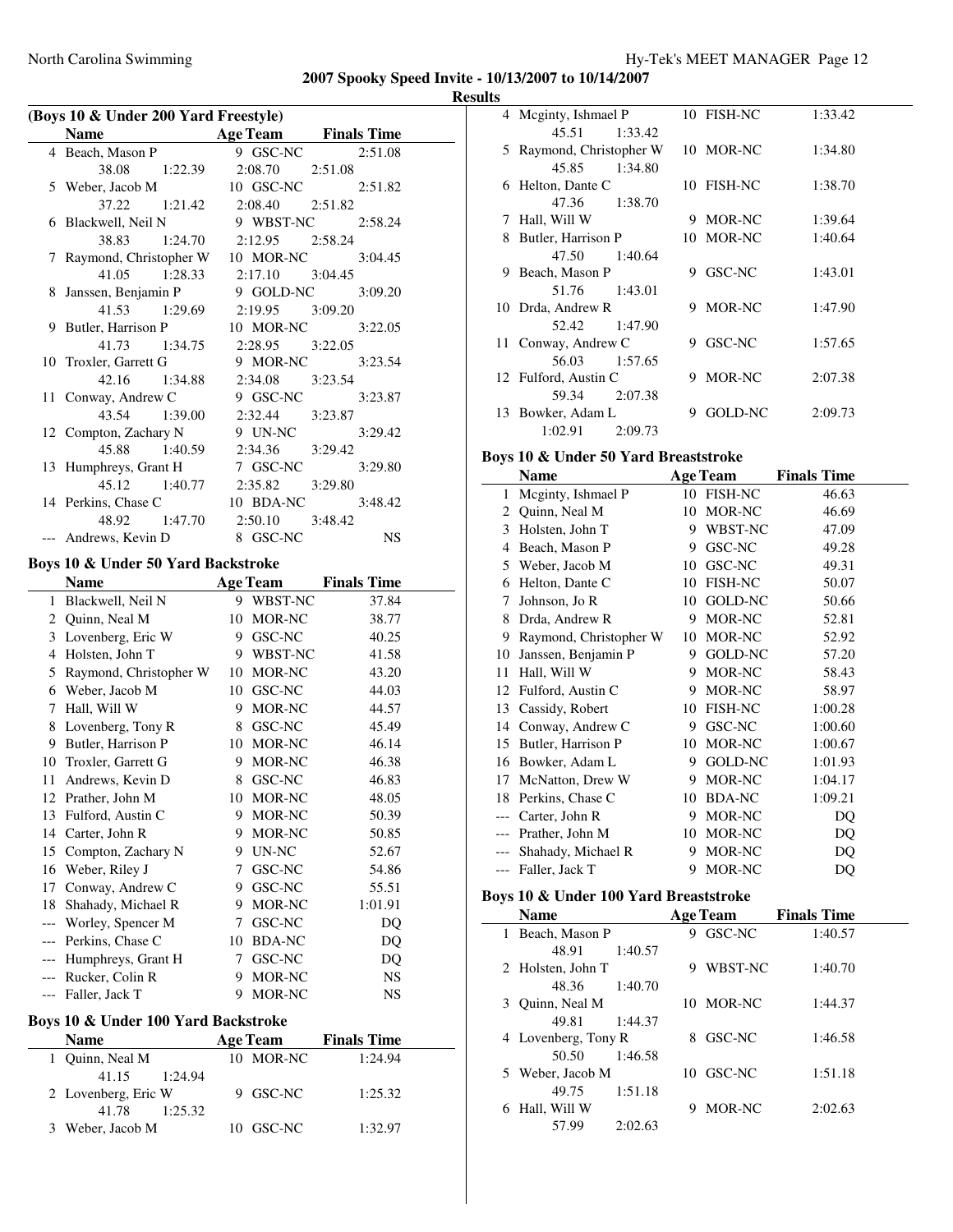$\overline{\phantom{0}}$ 

|   | (Boys 10 & Under 100 Yard Breaststroke) |   |                 |                             |  |
|---|-----------------------------------------|---|-----------------|-----------------------------|--|
|   | Name                                    |   | <b>Age Team</b> | <b>Finals Time</b>          |  |
| 7 | Fulford, Austin C                       |   | 9 MOR-NC        | 2:12.70                     |  |
|   | 58.69<br>2:12.70                        |   |                 |                             |  |
|   | --- Prather, John M                     |   | 10 MOR-NC       | DQ                          |  |
|   | 56.06<br>D <sub>O</sub>                 |   |                 |                             |  |
|   | --- Rucker, Colin R                     |   | 9 MOR-NC        | NS                          |  |
|   | --- Faller, Jack T                      | 9 | MOR-NC          | NS                          |  |
|   |                                         |   |                 |                             |  |
|   | Boys 10 & Under 50 Yard Butterfly       |   |                 |                             |  |
|   | Name                                    |   | <b>Age Team</b> | <b>Finals Time</b>          |  |
| 1 | Lovenberg, Eric W                       |   | 9 GSC-NC        | 38.13                       |  |
|   | 2 Quinn, Neal M                         |   | 10 MOR-NC       | 41.54                       |  |
|   | 3 Blackwell, Neil N                     |   | 9 WBST-NC       | 42.07                       |  |
|   | 4 Troxler, Garrett G                    |   | 9 MOR-NC        | 43.06                       |  |
|   | 5 Holsten, John T                       |   | 9 WBST-NC       | 44.91                       |  |
|   | 6 Andrews, Kevin D                      |   | 8 GSC-NC        | 46.01                       |  |
|   | 7 Compton, Zachary N                    |   | 9 UN-NC         | 46.63                       |  |
|   | 8 Raymond, Christopher W                |   | 10 MOR-NC       | 46.93                       |  |
|   | 9 Beach, Mason P                        |   | 9 GSC-NC        | 48.25                       |  |
|   | 10 Janssen, Benjamin P                  |   | 9 GOLD-NC       | 48.76                       |  |
|   | 11 Hall, Will W                         |   | 9 MOR-NC        | 49.81                       |  |
|   | 12 Conway, Andrew C                     |   | 9 GSC-NC        | 51.44                       |  |
|   | 13 Fulford, Austin C                    |   | 9 MOR-NC        | 54.69                       |  |
|   | 14 Shahady, Michael R                   |   | 9 MOR-NC        | 55.59                       |  |
|   | 15 Perkins, Chase C                     |   | 10 BDA-NC       | 1:06.64                     |  |
|   | --- Carter, John R                      |   | 9 MOR-NC        | DQ                          |  |
|   |                                         |   |                 |                             |  |
|   | --- Butler, Harrison P                  |   | 10 MOR-NC       | DQ                          |  |
|   | --- Rucker, Colin R                     |   | 9 MOR-NC        | NS                          |  |
|   | --- Faller, Jack T                      |   | 9 MOR-NC        | NS                          |  |
|   | Boys 10 & Under 100 Yard Butterfly      |   |                 |                             |  |
|   | <b>Name</b>                             |   | <b>Age Team</b> | <b>Finals Time</b>          |  |
|   | 1 Lovenberg, Eric W                     |   | 9 GSC-NC        | 1:30.23                     |  |
|   | 41.89<br>1:30.23                        |   |                 |                             |  |
|   | 2 Holsten, John T                       | 9 | WBST-NC         | 1:41.63                     |  |
|   | 47.49<br>1:41.63                        |   |                 |                             |  |
|   | --- Perkins, Chase C                    |   | 10 BDA-NC       | DQ                          |  |
|   | 1:10.23<br>DQ                           |   |                 |                             |  |
|   |                                         |   |                 |                             |  |
|   | Boys 10 & Under 100 Yard IM             |   |                 |                             |  |
|   | Name                                    |   |                 | <b>Age Team</b> Finals Time |  |
| 1 | Lovenberg, Eric W                       |   | 9 GSC-NC        | 1:23.53                     |  |
|   | 38.43<br>1:23.53                        |   |                 |                             |  |
|   | 2 Quinn, Neal M                         |   | 10 MOR-NC       | 1:27.22                     |  |
|   | 40.00<br>1:27.22                        |   |                 |                             |  |
| 3 | Blackwell, Neil N                       |   | 9 WBST-NC       | 1:30.27                     |  |
|   | 40.88<br>1:30.27                        |   |                 |                             |  |
|   | 4 Lovenberg, Tony R                     |   | 8 GSC-NC        | 1:34.06                     |  |
|   | 47.36<br>1:34.06                        |   |                 |                             |  |
|   | 5 Weber, Jacob M                        |   | 10 GSC-NC       | 1:34.16                     |  |
|   | 43.74<br>1:34.16                        |   |                 |                             |  |
|   | 6 Beach, Mason P                        |   | 9 GSC-NC        | 1:35.19                     |  |
|   | 48.48<br>1:35.19                        |   |                 |                             |  |
| 7 | Raymond, Christopher W                  |   | 10 MOR-NC       | 1:38.78                     |  |
|   | 43.62<br>1:38.78                        |   |                 |                             |  |
|   | 8 Andrews, Kevin D                      |   | 8 GSC-NC        | 1:40.15                     |  |
|   | 48.65<br>1:40.15                        |   |                 |                             |  |
|   | 9 Troxler, Garrett G                    |   | 9 MOR-NC        | 1:44.67                     |  |
|   | 46.48<br>1:44.67                        |   |                 |                             |  |
|   |                                         |   |                 |                             |  |

| <b>Results</b> |                        |   |               |           |
|----------------|------------------------|---|---------------|-----------|
|                | 10 Prather, John M     |   | 10 MOR-NC     | 1:44.93   |
|                | 50.39<br>1:44.93       |   |               |           |
|                | 11 Conway, Andrew C    |   | 9 GSC-NC      | 1:47.39   |
|                | 51.74<br>1:47.39       |   |               |           |
|                | 12 Hall, Will W        |   | 9 MOR-NC      | 1:47.65   |
|                | 47.39<br>1:47.65       |   |               |           |
|                | 13 Janssen, Benjamin P |   | 9 GOLD-NC     | 1:47.79   |
|                | 52.00<br>1:47.79       |   |               |           |
|                | 14 Compton, Zachary N  |   | 9 UN-NC       | 1:49.32   |
|                | 49.21<br>1:49.32       |   |               |           |
|                | 15 Fulford, Austin C   |   | 9 MOR-NC      | 1:50.51   |
|                | 49.19<br>1:50.51       |   |               |           |
|                | 16 Butler, Harrison P  |   | 10 MOR-NC     | 1:54.02   |
|                | 51.54<br>1:54.02       |   |               |           |
|                | 17 Taylor, Reid        |   | 5 GOLD-NC     | 2:05.89   |
|                | 1:01.75<br>2:05.89     |   |               |           |
|                | 18 Shahady, Michael R  |   | 9 MOR-NC      | 2:08.14   |
|                | 1:01.60<br>2:08.14     |   |               |           |
|                | --- Carter, John R     |   | 9 MOR-NC      | DQ        |
|                | 1:00.78<br>DO          |   |               |           |
|                | Worley, Spencer M      |   | 7 GSC-NC      | DQ        |
|                | 1:23.59<br>DQ          |   |               |           |
|                | --- Weber, Riley J     |   | 7 GSC-NC      | DQ        |
|                | 58.92<br>DQ            |   |               |           |
|                | --- Perkins, Chase C   |   | 10 BDA-NC     | DQ        |
|                | 58.26<br>DQ            |   |               |           |
|                | --- Humphreys, Grant H | 7 | <b>GSC-NC</b> | DQ        |
|                | 58.53<br>DQ            |   |               |           |
|                | --- Faller, Jack T     |   | 9 MOR-NC      | <b>NS</b> |
|                | --- Rucker, Colin R    |   | 9 MOR-NC      | <b>NS</b> |

#### **Boys 10 & Under 200 Yard Freestyle Relay**

|   | <b>Team</b>            |         | Relay   | <b>Finals Time</b>      |
|---|------------------------|---------|---------|-------------------------|
| 1 | GSC-NC                 |         | A       | 2:21.55                 |
|   | 1) Lovenberg, Eric W 9 |         |         | 2) Weber, Jacob M 10    |
|   | 3) Lovenberg, Tony R 8 |         |         | 4) Andrews, Kevin D 8   |
|   | 33.45                  | 1:08.60 | 1:43.60 | 2:21.55                 |
|   | 2 MOR-NC               |         | A       | 2:36.82                 |
|   | 44.80                  | 1:05.88 | 1:22.61 | 2:36.82                 |
|   | 3 GSC-NC               |         | В       | 2:42.56                 |
|   | 1) Beach, Mason P 9    |         |         | 2) Humphreys, Grant H 7 |
|   | 3) Conway, Andrew C 9  |         |         | 4) Weber, Riley J 7     |
|   | 35.10                  | 1:18.29 | 1:58.70 | 2:42.56                 |
|   | MOR-NC                 |         | В       | 2:57.60                 |
|   | 43.45                  | 1:34.81 | 2:18.08 | 2:57.60                 |
|   |                        |         |         |                         |

# **Boys 10 & Under 200 Yard Medley Relay**

| Team                   |         | <b>Relay</b> | <b>Finals Time</b>    |    |
|------------------------|---------|--------------|-----------------------|----|
| GSC-NC                 |         | A            | 2:51.94               |    |
| 1) Weber, Jacob M 10   |         |              | 2) Beach, Mason P 9   |    |
| 3) Lovenberg, Eric W 9 |         |              | 4) Conway, Andrew C 9 |    |
| 42.32                  | 1:32.96 | 2:11.31      | 2:51.94               |    |
| 2 MOR-NC               |         | A            | 3:07.64               |    |
| 45.58                  | 1:47.67 | 2:31.38      | 3:07.64               |    |
| --- MOR-NC             |         | в            |                       | DO |
| 1:04.94                | 1:20.32 | 1:54.80      | DO.                   |    |
|                        |         |              |                       |    |

## **Boys 12 & Under 50 Yard Freestyle**

| <b>Name</b>        | <b>Age Team</b> | <b>Finals Time</b> |
|--------------------|-----------------|--------------------|
| 1 Perdue, Philip S | 11 GSC-NC       | 27.65              |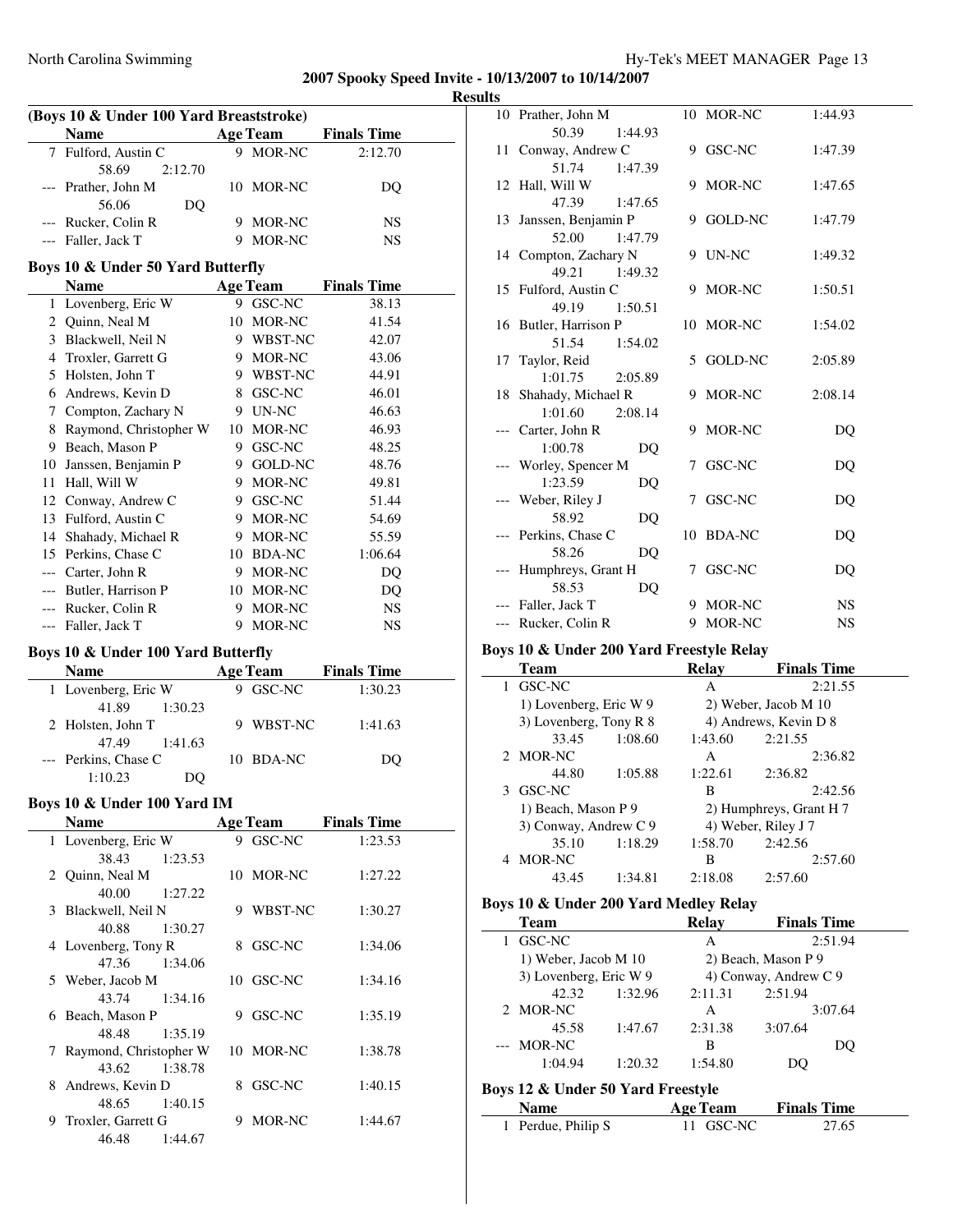**Results**

| (Boys 12 & Under 50 Yard Freestyle) |                     |     |                 |                    |  |  |  |
|-------------------------------------|---------------------|-----|-----------------|--------------------|--|--|--|
|                                     | <b>Name</b>         |     | <b>Age Team</b> | <b>Finals Time</b> |  |  |  |
|                                     | 2 Taylor, Ryan T    |     | 12 GOLD-NC      | 27.96              |  |  |  |
| 3                                   | Cole, Logan J       |     | 12 GOLD-NC      | 29.20              |  |  |  |
| 4                                   | Eagle, Eyan A       | 11. | GSC-NC          | 29.59              |  |  |  |
| 5                                   | Pou, Cameron D      | 11  | GSC-NC          | 30.64              |  |  |  |
| 6                                   | Allen, Jack H       | 11. | GSC-NC          | 31.05              |  |  |  |
| 7                                   | Poston, Rob L       |     | 12 MOR-NC       | 31.80              |  |  |  |
| 8                                   | Shepherd, Gabe B    |     | 11 GSC-NC       | 31.88              |  |  |  |
| 9                                   | Yang, Casey H       |     | 12 GOLD-NC      | 32.44              |  |  |  |
| 10                                  | Madar, Michael T    |     | 12 WBST-NC      | 32.77              |  |  |  |
| 11                                  | Bradshaw, Luke C    |     | 12 GOLD-NC      | 34.14              |  |  |  |
|                                     | 12 Ouinn, Brendan J |     | 12 MOR-NC       | 37.40              |  |  |  |
| 13                                  | Agasi, Geffen M     | 11  | MOR-NC          | 39.87              |  |  |  |
| 14                                  | Hanshaw, Reese M    |     | 12 GOLD-NC      | 50.10              |  |  |  |
|                                     | Hodges III, Will E  | 11. | GSC-NC          | <b>NS</b>          |  |  |  |

# **Boys 12 & Under 100 Yard Freestyle**

|    | Name                   | <b>Age Team</b> | <b>Finals Time</b> |
|----|------------------------|-----------------|--------------------|
|    | 1 Perdue, Philip S     | 11 GSC-NC       | 1:00.22            |
|    | 1:00.22<br>28.95       |                 |                    |
|    | 2 Taylor, Ryan T       | 12 GOLD-NC      | 1:01.58            |
|    | 29.62<br>1:01.58       |                 |                    |
|    | 3 Eagle, Eyan A        | 11 GSC-NC       | 1:04.09            |
|    | 30.76<br>1:04.09       |                 |                    |
|    | 4 Shepherd, Gabe B     | 11 GSC-NC       | 1:07.34            |
|    | 32.17<br>1:07.34       |                 |                    |
|    | 5 Allen, Jack H        | 11 GSC-NC       | 1:07.76            |
|    | 32.29<br>1:07.76       |                 |                    |
|    | 6 Pou, Cameron D       | 11 GSC-NC       | 1:07.96            |
|    | 32.39<br>1:07.96       |                 |                    |
|    | 7 Yang, Casey H        | 12 GOLD-NC      | 1:09.67            |
|    | 32.05<br>1:09.67       |                 |                    |
|    | 8 Poston, Rob L        | 12 MOR-NC       | 1:10.54            |
|    | 1:10.74<br>1:10.54     |                 |                    |
|    | 9 Madar, Michael T     | 12 WBST-NC      | 1:12.05            |
|    | 33.81 1:12.05          |                 |                    |
|    | 10 Quinn, Brendan J    | 12 MOR-NC       | 1:19.27            |
| 11 | Bradshaw, Luke C       | 12 GOLD-NC      | 1:25.18            |
|    | 37.29<br>1:25.18       |                 |                    |
|    | 12 Agasi, Geffen M     | 11 MOR-NC       | 1:25.72            |
|    | 40.26<br>1:25.72       |                 |                    |
|    | 13 Hanshaw, Reese M    | 12 GOLD-NC      | 1:50.82            |
|    | 52.04<br>1:50.82       |                 |                    |
|    | --- Hodges III, Will E | 11 GSC-NC       | <b>NS</b>          |

# **Boys 12 & Under 200 Yard Freestyle**

 $\mathbf{r}$ 

| <b>Name</b>        |         | <b>Age Team</b> | <b>Finals Time</b> |
|--------------------|---------|-----------------|--------------------|
| 1 Perdue, Philip S |         | 11 GSC-NC       | 2:10.23            |
| 29.90              | 1:03.07 | 1:37.66         | 2:10.23            |
| 2 Taylor, Ryan T   |         | 12 GOLD-NC      | 2:17.79            |
| 30.53              | 1:04.96 | 1:40.77         | 2:17.79            |
| 3 Allen, Jack H    |         | 11 GSC-NC       | 2:28.23            |
| 34.29              | 1:12.46 | 1:51.45         | 2:28.23            |
| 4 Shepherd, Gabe B |         | 11 GSC-NC       | 2:28.55            |
| 33.56              | 1:11.73 | 1:51.23         | 2:28.55            |
| Eagle, Eyan A      |         | GSC-NC<br>11    | 2:29.06            |
| 32.54              | 1:10.85 | 1:51.84         | 2:29.06            |

| 35.45<br>1:54.90<br>1:14.62<br>2:35.22<br>Hooks, Blake W<br>11 MOR-NC<br>7<br>36.41<br>1:20.12<br>2:08.86<br>2:50.53<br>8 Matrejek, Anthony T<br>12 WBST-NC<br>37.68<br>1:22.40<br>2:10.40<br>2:59.32<br>Matrejek, Thomas A<br>11 WBST-NC<br>42.22<br>1:31.38<br>2:23.36<br>DQ<br>--- Hodges III, Will E<br>11 GSC-NC<br>Boys 12 & Under 50 Yard Backstroke<br><b>Name</b><br><b>Age Team</b><br><b>Finals Time</b><br>1 Taylor, Ryan T<br>12 GOLD-NC<br>2 Perdue, Philip S<br>11 GSC-NC<br>3 Cole, Logan J<br>12 GOLD-NC<br>4 Allen, Jack H<br>11 GSC-NC<br>5 Shepherd, Gabe B<br>11 GSC-NC<br>6 Yang, Casey H<br>12 GOLD-NC<br>7 Eagle, Eyan A<br>11 GSC-NC<br>8 Pou, Cameron D<br>11 GSC-NC<br>9 Matrejek, Thomas A<br>11 WBST-NC<br>10 Parker, Justin E<br>12 GOLD-NC<br>11 Taylor, Reid<br>5 GOLD-NC<br>--- Hodges III, Will E<br>11 GSC-NC<br>Boys 12 & Under 100 Yard Backstroke<br><b>Name</b><br><b>Age Team</b><br><b>Finals Time</b><br>1 Perdue, Philip S<br>GSC-NC<br>11<br>36.21<br>1:12.99<br>2 Taylor, Ryan T<br>12 GOLD-NC<br>36.33<br>1:13.97<br>Allen, Jack H<br>3<br>11<br>GSC-NC<br>39.85<br>1:22.31<br>4 Poston, Rob L<br>12 MOR-NC<br>40.70<br>1:23.75<br>GSC-NC<br>Shepherd, Gabe B<br>5<br>11<br>42.00<br>1:24.90<br>11 GSC-NC<br>6 Pou, Cameron D<br>41.93<br>1:24.97<br>Yang, Casey H<br>12 GOLD-NC<br>7<br>42.70  1:26.90<br>8 Eagle, Eyan A<br>11 GSC-NC<br>42.37<br>1:28.76 | 2:50.53<br>2:59.32<br>DQ<br>NS<br>32.69<br>33.10<br>35.23<br>37.00<br>38.36<br>39.42<br>40.34<br>40.80<br>43.45<br>45.11<br>56.86<br><b>NS</b><br>1:12.99<br>1:13.97 |                    |  |
|-----------------------------------------------------------------------------------------------------------------------------------------------------------------------------------------------------------------------------------------------------------------------------------------------------------------------------------------------------------------------------------------------------------------------------------------------------------------------------------------------------------------------------------------------------------------------------------------------------------------------------------------------------------------------------------------------------------------------------------------------------------------------------------------------------------------------------------------------------------------------------------------------------------------------------------------------------------------------------------------------------------------------------------------------------------------------------------------------------------------------------------------------------------------------------------------------------------------------------------------------------------------------------------------------------------------------------------------------------------------------------------------------------------|----------------------------------------------------------------------------------------------------------------------------------------------------------------------|--------------------|--|
|                                                                                                                                                                                                                                                                                                                                                                                                                                                                                                                                                                                                                                                                                                                                                                                                                                                                                                                                                                                                                                                                                                                                                                                                                                                                                                                                                                                                           |                                                                                                                                                                      |                    |  |
|                                                                                                                                                                                                                                                                                                                                                                                                                                                                                                                                                                                                                                                                                                                                                                                                                                                                                                                                                                                                                                                                                                                                                                                                                                                                                                                                                                                                           |                                                                                                                                                                      |                    |  |
|                                                                                                                                                                                                                                                                                                                                                                                                                                                                                                                                                                                                                                                                                                                                                                                                                                                                                                                                                                                                                                                                                                                                                                                                                                                                                                                                                                                                           |                                                                                                                                                                      |                    |  |
|                                                                                                                                                                                                                                                                                                                                                                                                                                                                                                                                                                                                                                                                                                                                                                                                                                                                                                                                                                                                                                                                                                                                                                                                                                                                                                                                                                                                           |                                                                                                                                                                      |                    |  |
|                                                                                                                                                                                                                                                                                                                                                                                                                                                                                                                                                                                                                                                                                                                                                                                                                                                                                                                                                                                                                                                                                                                                                                                                                                                                                                                                                                                                           |                                                                                                                                                                      |                    |  |
|                                                                                                                                                                                                                                                                                                                                                                                                                                                                                                                                                                                                                                                                                                                                                                                                                                                                                                                                                                                                                                                                                                                                                                                                                                                                                                                                                                                                           |                                                                                                                                                                      |                    |  |
|                                                                                                                                                                                                                                                                                                                                                                                                                                                                                                                                                                                                                                                                                                                                                                                                                                                                                                                                                                                                                                                                                                                                                                                                                                                                                                                                                                                                           |                                                                                                                                                                      |                    |  |
|                                                                                                                                                                                                                                                                                                                                                                                                                                                                                                                                                                                                                                                                                                                                                                                                                                                                                                                                                                                                                                                                                                                                                                                                                                                                                                                                                                                                           |                                                                                                                                                                      |                    |  |
|                                                                                                                                                                                                                                                                                                                                                                                                                                                                                                                                                                                                                                                                                                                                                                                                                                                                                                                                                                                                                                                                                                                                                                                                                                                                                                                                                                                                           |                                                                                                                                                                      |                    |  |
|                                                                                                                                                                                                                                                                                                                                                                                                                                                                                                                                                                                                                                                                                                                                                                                                                                                                                                                                                                                                                                                                                                                                                                                                                                                                                                                                                                                                           |                                                                                                                                                                      |                    |  |
|                                                                                                                                                                                                                                                                                                                                                                                                                                                                                                                                                                                                                                                                                                                                                                                                                                                                                                                                                                                                                                                                                                                                                                                                                                                                                                                                                                                                           |                                                                                                                                                                      |                    |  |
|                                                                                                                                                                                                                                                                                                                                                                                                                                                                                                                                                                                                                                                                                                                                                                                                                                                                                                                                                                                                                                                                                                                                                                                                                                                                                                                                                                                                           |                                                                                                                                                                      |                    |  |
|                                                                                                                                                                                                                                                                                                                                                                                                                                                                                                                                                                                                                                                                                                                                                                                                                                                                                                                                                                                                                                                                                                                                                                                                                                                                                                                                                                                                           |                                                                                                                                                                      |                    |  |
|                                                                                                                                                                                                                                                                                                                                                                                                                                                                                                                                                                                                                                                                                                                                                                                                                                                                                                                                                                                                                                                                                                                                                                                                                                                                                                                                                                                                           |                                                                                                                                                                      |                    |  |
|                                                                                                                                                                                                                                                                                                                                                                                                                                                                                                                                                                                                                                                                                                                                                                                                                                                                                                                                                                                                                                                                                                                                                                                                                                                                                                                                                                                                           |                                                                                                                                                                      |                    |  |
|                                                                                                                                                                                                                                                                                                                                                                                                                                                                                                                                                                                                                                                                                                                                                                                                                                                                                                                                                                                                                                                                                                                                                                                                                                                                                                                                                                                                           |                                                                                                                                                                      |                    |  |
|                                                                                                                                                                                                                                                                                                                                                                                                                                                                                                                                                                                                                                                                                                                                                                                                                                                                                                                                                                                                                                                                                                                                                                                                                                                                                                                                                                                                           |                                                                                                                                                                      |                    |  |
|                                                                                                                                                                                                                                                                                                                                                                                                                                                                                                                                                                                                                                                                                                                                                                                                                                                                                                                                                                                                                                                                                                                                                                                                                                                                                                                                                                                                           |                                                                                                                                                                      |                    |  |
|                                                                                                                                                                                                                                                                                                                                                                                                                                                                                                                                                                                                                                                                                                                                                                                                                                                                                                                                                                                                                                                                                                                                                                                                                                                                                                                                                                                                           |                                                                                                                                                                      |                    |  |
|                                                                                                                                                                                                                                                                                                                                                                                                                                                                                                                                                                                                                                                                                                                                                                                                                                                                                                                                                                                                                                                                                                                                                                                                                                                                                                                                                                                                           |                                                                                                                                                                      |                    |  |
|                                                                                                                                                                                                                                                                                                                                                                                                                                                                                                                                                                                                                                                                                                                                                                                                                                                                                                                                                                                                                                                                                                                                                                                                                                                                                                                                                                                                           |                                                                                                                                                                      |                    |  |
|                                                                                                                                                                                                                                                                                                                                                                                                                                                                                                                                                                                                                                                                                                                                                                                                                                                                                                                                                                                                                                                                                                                                                                                                                                                                                                                                                                                                           |                                                                                                                                                                      |                    |  |
|                                                                                                                                                                                                                                                                                                                                                                                                                                                                                                                                                                                                                                                                                                                                                                                                                                                                                                                                                                                                                                                                                                                                                                                                                                                                                                                                                                                                           |                                                                                                                                                                      |                    |  |
|                                                                                                                                                                                                                                                                                                                                                                                                                                                                                                                                                                                                                                                                                                                                                                                                                                                                                                                                                                                                                                                                                                                                                                                                                                                                                                                                                                                                           |                                                                                                                                                                      |                    |  |
|                                                                                                                                                                                                                                                                                                                                                                                                                                                                                                                                                                                                                                                                                                                                                                                                                                                                                                                                                                                                                                                                                                                                                                                                                                                                                                                                                                                                           |                                                                                                                                                                      |                    |  |
|                                                                                                                                                                                                                                                                                                                                                                                                                                                                                                                                                                                                                                                                                                                                                                                                                                                                                                                                                                                                                                                                                                                                                                                                                                                                                                                                                                                                           |                                                                                                                                                                      |                    |  |
|                                                                                                                                                                                                                                                                                                                                                                                                                                                                                                                                                                                                                                                                                                                                                                                                                                                                                                                                                                                                                                                                                                                                                                                                                                                                                                                                                                                                           |                                                                                                                                                                      |                    |  |
|                                                                                                                                                                                                                                                                                                                                                                                                                                                                                                                                                                                                                                                                                                                                                                                                                                                                                                                                                                                                                                                                                                                                                                                                                                                                                                                                                                                                           |                                                                                                                                                                      |                    |  |
|                                                                                                                                                                                                                                                                                                                                                                                                                                                                                                                                                                                                                                                                                                                                                                                                                                                                                                                                                                                                                                                                                                                                                                                                                                                                                                                                                                                                           |                                                                                                                                                                      |                    |  |
|                                                                                                                                                                                                                                                                                                                                                                                                                                                                                                                                                                                                                                                                                                                                                                                                                                                                                                                                                                                                                                                                                                                                                                                                                                                                                                                                                                                                           |                                                                                                                                                                      |                    |  |
|                                                                                                                                                                                                                                                                                                                                                                                                                                                                                                                                                                                                                                                                                                                                                                                                                                                                                                                                                                                                                                                                                                                                                                                                                                                                                                                                                                                                           | 1:22.31                                                                                                                                                              |                    |  |
|                                                                                                                                                                                                                                                                                                                                                                                                                                                                                                                                                                                                                                                                                                                                                                                                                                                                                                                                                                                                                                                                                                                                                                                                                                                                                                                                                                                                           |                                                                                                                                                                      |                    |  |
|                                                                                                                                                                                                                                                                                                                                                                                                                                                                                                                                                                                                                                                                                                                                                                                                                                                                                                                                                                                                                                                                                                                                                                                                                                                                                                                                                                                                           | 1:23.75                                                                                                                                                              |                    |  |
|                                                                                                                                                                                                                                                                                                                                                                                                                                                                                                                                                                                                                                                                                                                                                                                                                                                                                                                                                                                                                                                                                                                                                                                                                                                                                                                                                                                                           |                                                                                                                                                                      |                    |  |
|                                                                                                                                                                                                                                                                                                                                                                                                                                                                                                                                                                                                                                                                                                                                                                                                                                                                                                                                                                                                                                                                                                                                                                                                                                                                                                                                                                                                           | 1:24.90                                                                                                                                                              |                    |  |
|                                                                                                                                                                                                                                                                                                                                                                                                                                                                                                                                                                                                                                                                                                                                                                                                                                                                                                                                                                                                                                                                                                                                                                                                                                                                                                                                                                                                           |                                                                                                                                                                      |                    |  |
|                                                                                                                                                                                                                                                                                                                                                                                                                                                                                                                                                                                                                                                                                                                                                                                                                                                                                                                                                                                                                                                                                                                                                                                                                                                                                                                                                                                                           | 1:24.97                                                                                                                                                              |                    |  |
|                                                                                                                                                                                                                                                                                                                                                                                                                                                                                                                                                                                                                                                                                                                                                                                                                                                                                                                                                                                                                                                                                                                                                                                                                                                                                                                                                                                                           |                                                                                                                                                                      |                    |  |
|                                                                                                                                                                                                                                                                                                                                                                                                                                                                                                                                                                                                                                                                                                                                                                                                                                                                                                                                                                                                                                                                                                                                                                                                                                                                                                                                                                                                           | 1:26.90                                                                                                                                                              |                    |  |
|                                                                                                                                                                                                                                                                                                                                                                                                                                                                                                                                                                                                                                                                                                                                                                                                                                                                                                                                                                                                                                                                                                                                                                                                                                                                                                                                                                                                           |                                                                                                                                                                      |                    |  |
|                                                                                                                                                                                                                                                                                                                                                                                                                                                                                                                                                                                                                                                                                                                                                                                                                                                                                                                                                                                                                                                                                                                                                                                                                                                                                                                                                                                                           | 1:28.76                                                                                                                                                              |                    |  |
|                                                                                                                                                                                                                                                                                                                                                                                                                                                                                                                                                                                                                                                                                                                                                                                                                                                                                                                                                                                                                                                                                                                                                                                                                                                                                                                                                                                                           |                                                                                                                                                                      |                    |  |
| 9 Bradshaw, Luke C<br>12 GOLD-NC                                                                                                                                                                                                                                                                                                                                                                                                                                                                                                                                                                                                                                                                                                                                                                                                                                                                                                                                                                                                                                                                                                                                                                                                                                                                                                                                                                          | 1:32.43                                                                                                                                                              |                    |  |
| 43.46<br>1:32.43                                                                                                                                                                                                                                                                                                                                                                                                                                                                                                                                                                                                                                                                                                                                                                                                                                                                                                                                                                                                                                                                                                                                                                                                                                                                                                                                                                                          |                                                                                                                                                                      |                    |  |
| 10 Madar, Michael T<br>12 WBST-NC                                                                                                                                                                                                                                                                                                                                                                                                                                                                                                                                                                                                                                                                                                                                                                                                                                                                                                                                                                                                                                                                                                                                                                                                                                                                                                                                                                         | 1:33.52                                                                                                                                                              |                    |  |
| 44.55<br>1:33.52                                                                                                                                                                                                                                                                                                                                                                                                                                                                                                                                                                                                                                                                                                                                                                                                                                                                                                                                                                                                                                                                                                                                                                                                                                                                                                                                                                                          |                                                                                                                                                                      |                    |  |
| 11<br>Quinn, Brendan J<br>12 MOR-NC                                                                                                                                                                                                                                                                                                                                                                                                                                                                                                                                                                                                                                                                                                                                                                                                                                                                                                                                                                                                                                                                                                                                                                                                                                                                                                                                                                       | 1:38.21                                                                                                                                                              |                    |  |
| 46.98<br>1:38.21                                                                                                                                                                                                                                                                                                                                                                                                                                                                                                                                                                                                                                                                                                                                                                                                                                                                                                                                                                                                                                                                                                                                                                                                                                                                                                                                                                                          |                                                                                                                                                                      |                    |  |
| 12 Agasi, Geffen M<br>MOR-NC<br>11                                                                                                                                                                                                                                                                                                                                                                                                                                                                                                                                                                                                                                                                                                                                                                                                                                                                                                                                                                                                                                                                                                                                                                                                                                                                                                                                                                        | 1:39.59                                                                                                                                                              |                    |  |
| 49.10<br>1:39.59                                                                                                                                                                                                                                                                                                                                                                                                                                                                                                                                                                                                                                                                                                                                                                                                                                                                                                                                                                                                                                                                                                                                                                                                                                                                                                                                                                                          |                                                                                                                                                                      |                    |  |
| Hanshaw, Reese M<br>12 GOLD-NC<br>13                                                                                                                                                                                                                                                                                                                                                                                                                                                                                                                                                                                                                                                                                                                                                                                                                                                                                                                                                                                                                                                                                                                                                                                                                                                                                                                                                                      | 2:11.86                                                                                                                                                              |                    |  |
|                                                                                                                                                                                                                                                                                                                                                                                                                                                                                                                                                                                                                                                                                                                                                                                                                                                                                                                                                                                                                                                                                                                                                                                                                                                                                                                                                                                                           |                                                                                                                                                                      | 1:02.63<br>2:11.86 |  |
|                                                                                                                                                                                                                                                                                                                                                                                                                                                                                                                                                                                                                                                                                                                                                                                                                                                                                                                                                                                                                                                                                                                                                                                                                                                                                                                                                                                                           | DQ                                                                                                                                                                   |                    |  |
| 10 GOLD-NC<br>--- Johnson, Jo R                                                                                                                                                                                                                                                                                                                                                                                                                                                                                                                                                                                                                                                                                                                                                                                                                                                                                                                                                                                                                                                                                                                                                                                                                                                                                                                                                                           |                                                                                                                                                                      |                    |  |
| --- Hodges III, Will E<br>11 GSC-NC                                                                                                                                                                                                                                                                                                                                                                                                                                                                                                                                                                                                                                                                                                                                                                                                                                                                                                                                                                                                                                                                                                                                                                                                                                                                                                                                                                       | <b>NS</b>                                                                                                                                                            |                    |  |
| Boys 12 & Under 50 Yard Breaststroke                                                                                                                                                                                                                                                                                                                                                                                                                                                                                                                                                                                                                                                                                                                                                                                                                                                                                                                                                                                                                                                                                                                                                                                                                                                                                                                                                                      |                                                                                                                                                                      |                    |  |

1 Madar, Michael T 12 WBST-NC 40.95 2 Pou, Cameron D 11 GSC-NC 41.12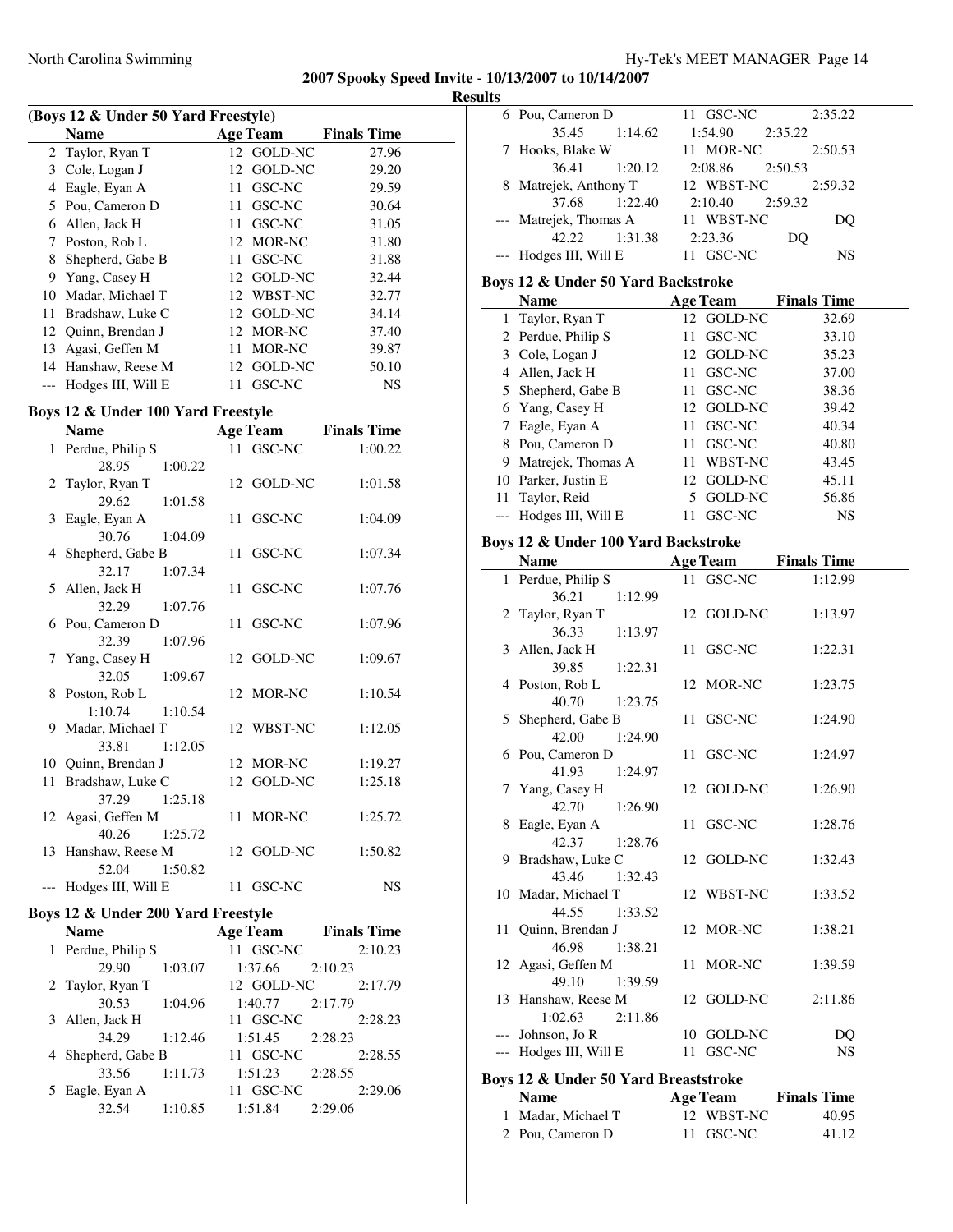| <b>Results</b> |
|----------------|
|----------------|

| (Boys 12 & Under 50 Yard Breaststroke) |  |        |                                                                                                                            |  |  |  |  |
|----------------------------------------|--|--------|----------------------------------------------------------------------------------------------------------------------------|--|--|--|--|
| <b>Name</b>                            |  |        | <b>Finals Time</b>                                                                                                         |  |  |  |  |
| 3 Shepherd, Gabe B                     |  |        | 43.37                                                                                                                      |  |  |  |  |
| 4 Eagle, Eyan A                        |  |        | 43.83                                                                                                                      |  |  |  |  |
| 5 Yang, Casey H                        |  |        | 44.09                                                                                                                      |  |  |  |  |
| 6 Allen, Jack H                        |  |        | 44.21                                                                                                                      |  |  |  |  |
| Agasi, Geffen M                        |  |        | 46.25                                                                                                                      |  |  |  |  |
| Bradshaw, Luke C                       |  |        | 50.29                                                                                                                      |  |  |  |  |
| Quinn, Brendan J                       |  |        | 52.38                                                                                                                      |  |  |  |  |
| 10 Hanshaw, Reese M                    |  |        | 1:12.97                                                                                                                    |  |  |  |  |
| Hodges III, Will E                     |  | GSC-NC | NS                                                                                                                         |  |  |  |  |
|                                        |  |        | <b>Age Team</b><br>11 GSC-NC<br>11 GSC-NC<br>12 GOLD-NC<br>11 GSC-NC<br>11 MOR-NC<br>12 GOLD-NC<br>12 MOR-NC<br>12 GOLD-NC |  |  |  |  |

#### **Boys 12 & Under 100 Yard Breaststroke**

| <b>Name</b>           |         |    | <b>Age Team</b> | <b>Finals Time</b> |  |
|-----------------------|---------|----|-----------------|--------------------|--|
| 1 Yang, Casey H       |         |    | 12 GOLD-NC      | 1:30.09            |  |
| 42.75                 | 1:30.09 |    |                 |                    |  |
| 2 Pou, Cameron D      |         |    | 11 GSC-NC       | 1:30.49            |  |
| 42.46                 | 1:30.49 |    |                 |                    |  |
| 3 Shepherd, Gabe B    |         |    | 11 GSC-NC       | 1:36.94            |  |
| 46.10                 | 1:36.94 |    |                 |                    |  |
| 4 Hooks, Blake W      |         |    | 11 MOR-NC       | 1:42.64            |  |
| 49.07 1:42.64         |         |    |                 |                    |  |
| 5 Matrejek, Anthony T |         |    | 12 WBST-NC      | 1:43.71            |  |
| 48.59                 | 1:43.71 |    |                 |                    |  |
| 6 Parker, Justin E    |         |    | 12 GOLD-NC      | 1:54.39            |  |
| 53.58                 | 1:54.39 |    |                 |                    |  |
| Hodges III, Will E    |         | 11 | GSC-NC          | NS                 |  |

#### **Boys 12 & Under 50 Yard Butterfly**

|   | Name                 |    | <b>Age Team</b> | <b>Finals Time</b> |       |  |
|---|----------------------|----|-----------------|--------------------|-------|--|
|   | 1 Cole, Logan J      |    | 12 GOLD-NC      |                    | 32.77 |  |
|   | 2 Perdue, Philip S   | 11 | GSC-NC          |                    | 33.35 |  |
|   | 3 Taylor, Ryan T     |    | 12 GOLD-NC      |                    | 33.74 |  |
|   | 4 Eagle, Eyan A      |    | 11 GSC-NC       |                    | 36.72 |  |
|   | 5 Allen, Jack H      | 11 | GSC-NC          |                    | 38.06 |  |
|   | 6 Yang, Casey H      |    | 12 GOLD-NC      |                    | 38.60 |  |
|   | 7 Hooks, Blake W     | 11 | MOR-NC          |                    | 38.65 |  |
|   | 8 Matrejek, Thomas A | 11 | WBST-NC         |                    | 42.43 |  |
| 9 | Matrejek, Anthony T  |    | 12 WBST-NC      |                    | 44.75 |  |
|   | --- Parker, Justin E |    | GOLD-NC         |                    |       |  |

# **Boys 12 & Under 100 Yard Butterfly**

| <b>Name</b>        | <b>Age Team</b> | <b>Finals Time</b> |
|--------------------|-----------------|--------------------|
| 1 Perdue, Philip S | 11 GSC-NC       | 1:15.72            |
| 35.33<br>1:15.72   |                 |                    |
| 2 Taylor, Ryan T   | 12 GOLD-NC      | 1:15.81            |
| 34.18<br>1:15.81   |                 |                    |
| 3 Poston, Rob L    | 12 MOR-NC       | 1:25.15            |
| 37.46<br>1:25.15   |                 |                    |

#### **Boys 12 & Under 100 Yard IM**

| <b>Name</b>        | <b>Age Team</b> | <b>Finals Time</b> |
|--------------------|-----------------|--------------------|
| 1 Perdue, Philip S | 11 GSC-NC       | 1:13.27            |
| 34.60<br>1:13.27   |                 |                    |
| 2 Taylor, Ryan T   | 12 GOLD-NC      | 1:15.29            |
| 34.79<br>1:15.29   |                 |                    |
| 3 Cole, Logan J    | 12 GOLD-NC      | 1:19.01            |
| 36.19<br>1:19.01   |                 |                    |
| Allen, Jack H      | 11 GSC-NC       | 1:21.95            |
| 1:21.95<br>39.15   |                 |                    |

|   | 5 Eagle, Eyan A        |    | 11 GSC-NC  | 1:22.31 |  |
|---|------------------------|----|------------|---------|--|
|   | 38.65<br>1:22.31       |    |            |         |  |
|   | 6 Yang, Casey H        |    | 12 GOLD-NC | 1:22.40 |  |
|   | 1:22.40<br>38.90       |    |            |         |  |
|   | 7 Pou, Cameron D       |    | 11 GSC-NC  | 1:23.33 |  |
|   | 40.50<br>1:23.33       |    |            |         |  |
| 8 | Shepherd, Gabe B       |    | 11 GSC-NC  | 1:23.83 |  |
|   | 1:23.83<br>39.69       |    |            |         |  |
| 9 | Hooks, Blake W         |    | 11 MOR-NC  | 1:30.76 |  |
|   | 43.61<br>1:30.76       |    |            |         |  |
|   | 10 Matrejek, Anthony T |    | 12 WBST-NC | 1:32.71 |  |
|   | 44.07<br>1:32.71       |    |            |         |  |
|   | 11 Matrejek, Thomas A  |    | 11 WBST-NC | 1:35.23 |  |
|   | 44.37<br>1:35.23       |    |            |         |  |
|   | 12 Parker, Justin E    |    | 12 GOLD-NC | 1:37.59 |  |
|   | 1:37.59<br>46.54       |    |            |         |  |
|   | --- Hodges III, Will E | 11 | GSC-NC     | NS      |  |

# **Boys 12 & Under 200 Yard Freestyle Relay**

| Team                   |         | Relay   | <b>Finals Time</b>     |
|------------------------|---------|---------|------------------------|
| 1 GSC-NC               |         | А       | 2:02.24                |
| 1) Perdue, Philip S 11 |         |         | 2) Shepherd, Gabe B 11 |
| 3) Pou, Cameron D 11   |         |         | 4) Eagle, Eyan A 11    |
| 30.38                  | 1:02.44 | 1:34.42 | 2:02.24                |
| 2 GOLD-NC              |         | А       | 2:09.17                |
| 32.03                  | 1:01.18 | 1:16.60 | 2:09.17                |

# **Boys 12 & Under 200 Yard Medley Relay**

|         | Relay                                          | <b>Finals Time</b>     |
|---------|------------------------------------------------|------------------------|
|         | А                                              | 2:25.39                |
|         |                                                | 2) Shepherd, Gabe B 11 |
|         |                                                | 4) Eagle, Eyan A 11    |
| 1:21.42 | 1:55.90                                        | 2:25.39                |
|         | А                                              | 2:32.84                |
| 1:24.09 | 2:03.46                                        | 2:32.84                |
|         | А                                              | 2:54.06                |
| 1:45.44 | 2:22.93                                        | 2:54.06                |
|         | 1) Pou, Cameron D 11<br>3) Perdue, Philip S 11 |                        |

| Combined Team Scores - Through Event 62 |        |  |
|-----------------------------------------|--------|--|
| 1. Greenville Swim Club                 | 3594   |  |
| 2. Marlins of Raleigh                   | 2612.5 |  |
| 3. Goldsboro Family Y Swim Team         | 1280   |  |
| 4. Wilson Barracuda Swim Team           | 535    |  |
| 5. Fayetteville Flying Fish Swim        | 421.5  |  |
| 6. Blue Devil Aquatics                  | 208    |  |
| 7. Unattached                           | 27     |  |

## Women - Team Rankings - Through Event 62

| 1. Greenville Swim Club          | 2035   |
|----------------------------------|--------|
| 2. Marlins of Raleigh            | 1404.5 |
| 3. Goldsboro Family Y Swim Team  | 510    |
| 4. Fayetteville Flying Fish Swim | 302.5  |
| 5. Blue Devil Aquatics           | 203    |
| 6. Wilson Barracuda Swim Team    | 169    |
| 7. Unattached                    |        |